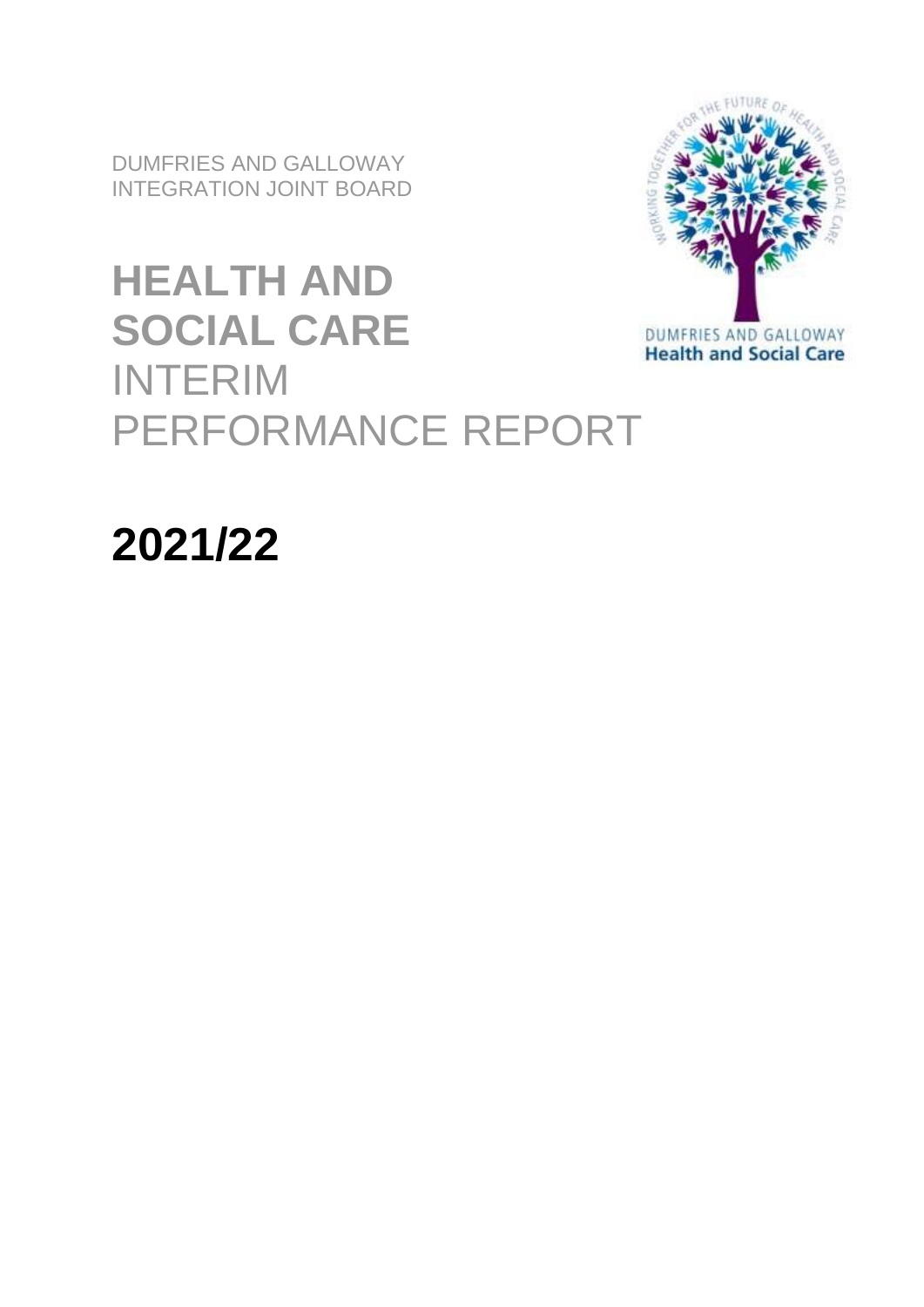# **Contents**

| 2.  |  |
|-----|--|
| 2.2 |  |
| 2.3 |  |
| 2.4 |  |
| 2.5 |  |
| 2.6 |  |
| 2.7 |  |
| 2.8 |  |
| 2.9 |  |
|     |  |
|     |  |

#### For further information

| <b>Visit:</b>        | www.dghscp.co.uk                                    |
|----------------------|-----------------------------------------------------|
| <b>Telephone:</b>    | 01387 241346                                        |
| E-mail:              | dg.hslog@nhs.scot                                   |
| Mail:                | <b>Health and Social Care Business Support Team</b> |
|                      | c/o Administration                                  |
|                      | Dumfries and Galloway Royal Infirmary               |
|                      | <b>Dumfries</b>                                     |
|                      | DG28RX                                              |
| <b>Facebook:</b>     | www.facebook.com/DGHSCP                             |
| <b>Care Opinion:</b> | www.careopinion.org.uk/                             |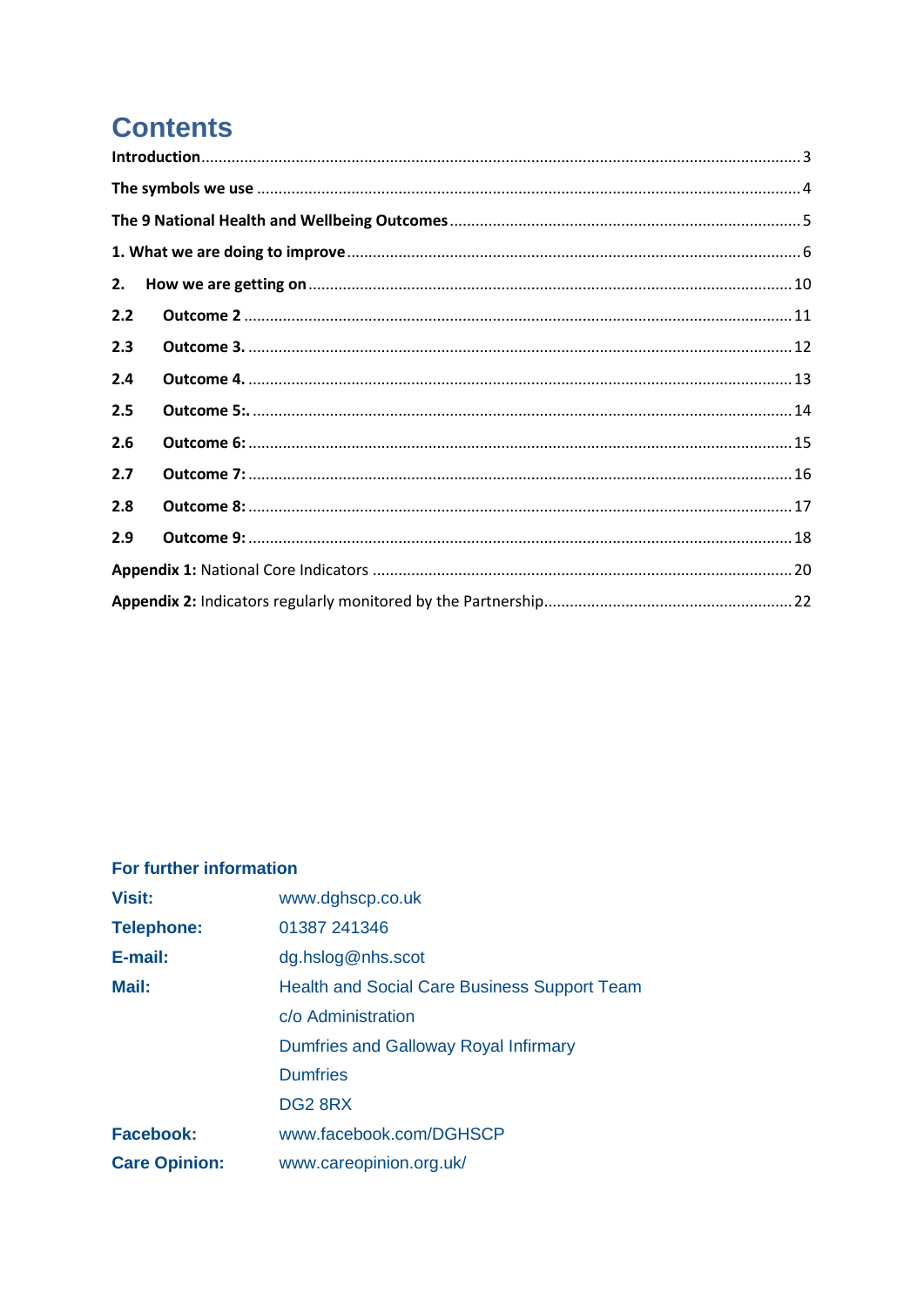# <span id="page-2-0"></span>**Introduction**

The Public Bodies (Joint Working) (Scotland) Act 2014<sup>1</sup> (the Act) [\(here\)](http://www.legislation.gov.uk/asp/2014/9/contents/enacted) set a legal framework for integrating (combining) health and social care in Scotland. This legislation says that each health board and council must delegate (transfer) some of its functions to new integration authorities. By doing this, a single system for planning and delivering health and social care services is created locally.

On 1st April 2016 responsibility for the planning and delivery of health and adult social care services transferred from the Local Authority and NHS to the Dumfries and Galloway Integration Joint Board (IJB).

The Scottish Government has set out 9 National Health and Wellbeing Outcomes. These outcomes set the direction for health and social care partnerships and their localities, and are the benchmark against which progress is measured. .

To ensure that performance is open and accountable, section 42 of the Act obliges partnerships to publish an annual performance report setting out an assessment of performance with regard to the planning and carrying out of the integration functions for which they are responsible. In addition, in November 2018 the IJB agreed a revised performance framework for the Partnership that applies to any activities up to and including March 31, 2022. This framework requires an Interim Performance Report to be produced reflecting back on the mid-point of each financial year.

In this interim report, we discuss the progress of the Partnership against the 9 national health and wellbeing outcomes and the commitments contained within the 2018-21 Strategic Commissioning Plan (SCP). The report focuses on how the performance in Dumfries and Galloway compared to the rest of Scotland (benchmarking) and the different areas of work being undertaken to drive improvement.

In March 2022, the IJB published a new Strategic Commissioning Plan $^2$  and Performance Management Framework<sup>3</sup> therefore this is the last Interim Performance Report relating to 2018-21, completing the performance cycle for the old SCP.

<span id="page-2-1"></span><sup>1</sup> <sup>1</sup> Public Bodies (Joint Working) (Scotland) Act 2014

<https://www.legislation.gov.uk/asp/2014/9/contents/enacted> (last accessed 03 December 2020) <sup>2</sup> https://dghscp.co.uk/wp-content/uploads/2022/03/IJB-Strategic-Commissioning-Plan-2022-2025.pdf

<sup>3</sup> https://dghscp.co.uk/wp-content/uploads/2022/03/Agenda-Item-9-Appendix-1-Draft-Performance-Management-Framework.pdf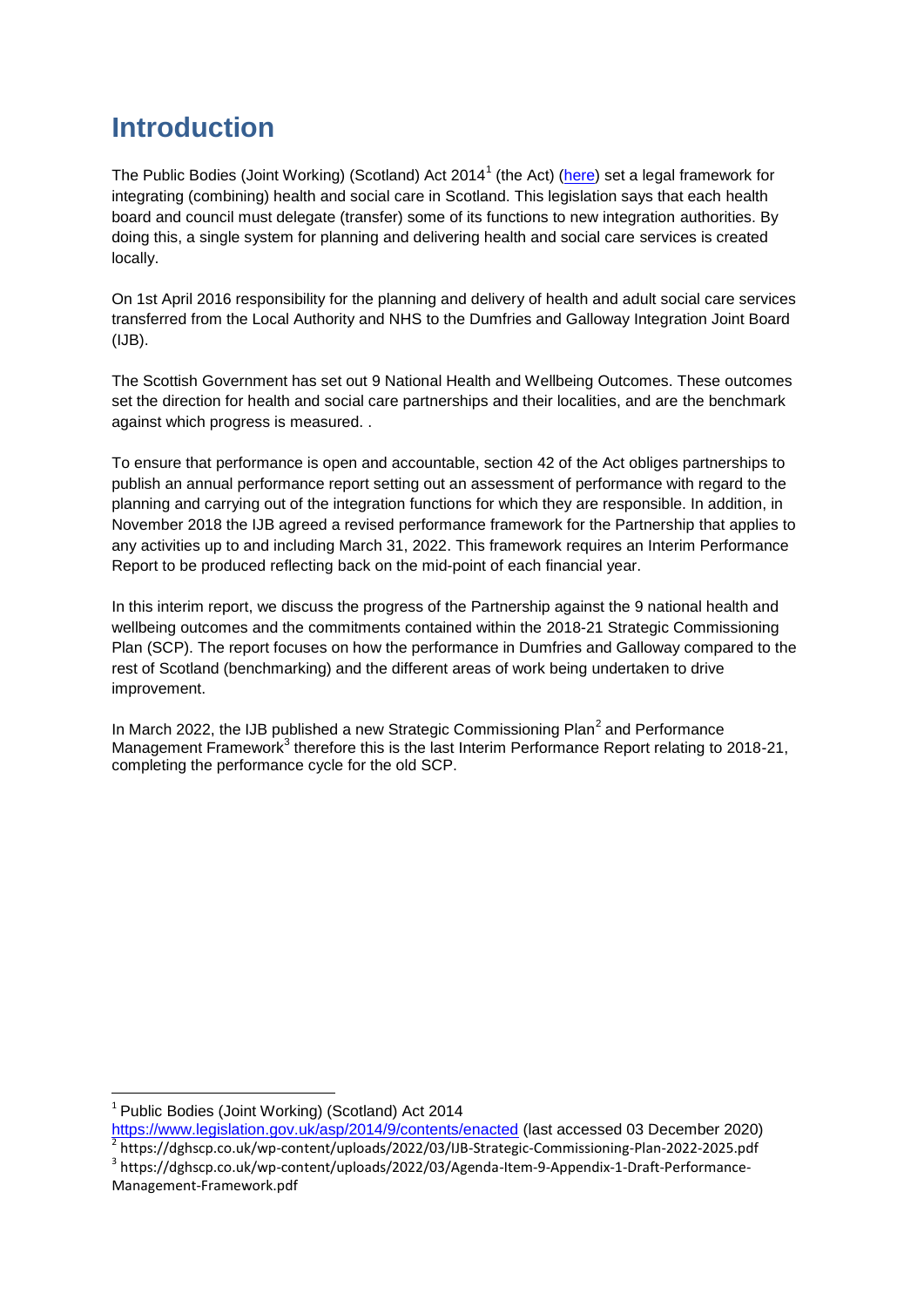# **The symbols we use**

#### **How we compare to Scotland**

The process of comparing the performance of Dumfries and Galloway to the rest of Scotland is called 'benchmarking'. Benchmarking requires data to be collected and processed in a consistent way across Scotland so that comparisons between areas are fair and objective. Consequently, this is only possible for indicators that are reported through Official Statistics publications by Scottish Government or by Public Health Scotland. Official Statistics must meet a high level of quality assurance and undergo a rigorous validation process. This means that often there is a substantial interval between the collection of data and the publication of benchmarking figures. For the benchmarking in this report we have used the following diagram:



These charts show how the figures for Dumfries and Galloway compare to the rest of Scotland. Reading the benchmarking bar form left to right:

- The white letter-number codes show the reference numbers used consistently throughout our reporting.
- The pale grey bar shows the whole range (often 0 to 100%)
- The pale green bar shows the range for all 32 health and social care partnerships in Scotland. These bars indicate how similar the activity in other areas is. Some indicators do not have results available at partnership level. Instead, information is published at health board level. In these instances, a pale blue bar shows the range for all 14 health boards in Scotland.
- The blue dot shows where Dumfries and Galloway sits within the range.
- The dark vertical bar shows the average for Scotland.
- The white vertical bar shows the target or standard we aim for (if any).
- The arrow at the end of the bar indicates which direction we wish to travel towards.

For example, in the chart shown above for B15, the delivery of Alcohol Brief Interventions, we would like to be moving towards the right to improve. The range across health boards in Scotland is quite wide, indicating a wide range of practice across the country. The Dumfries and Galloway figure is not the lowest in the country, but it is below the target and below the Scottish average.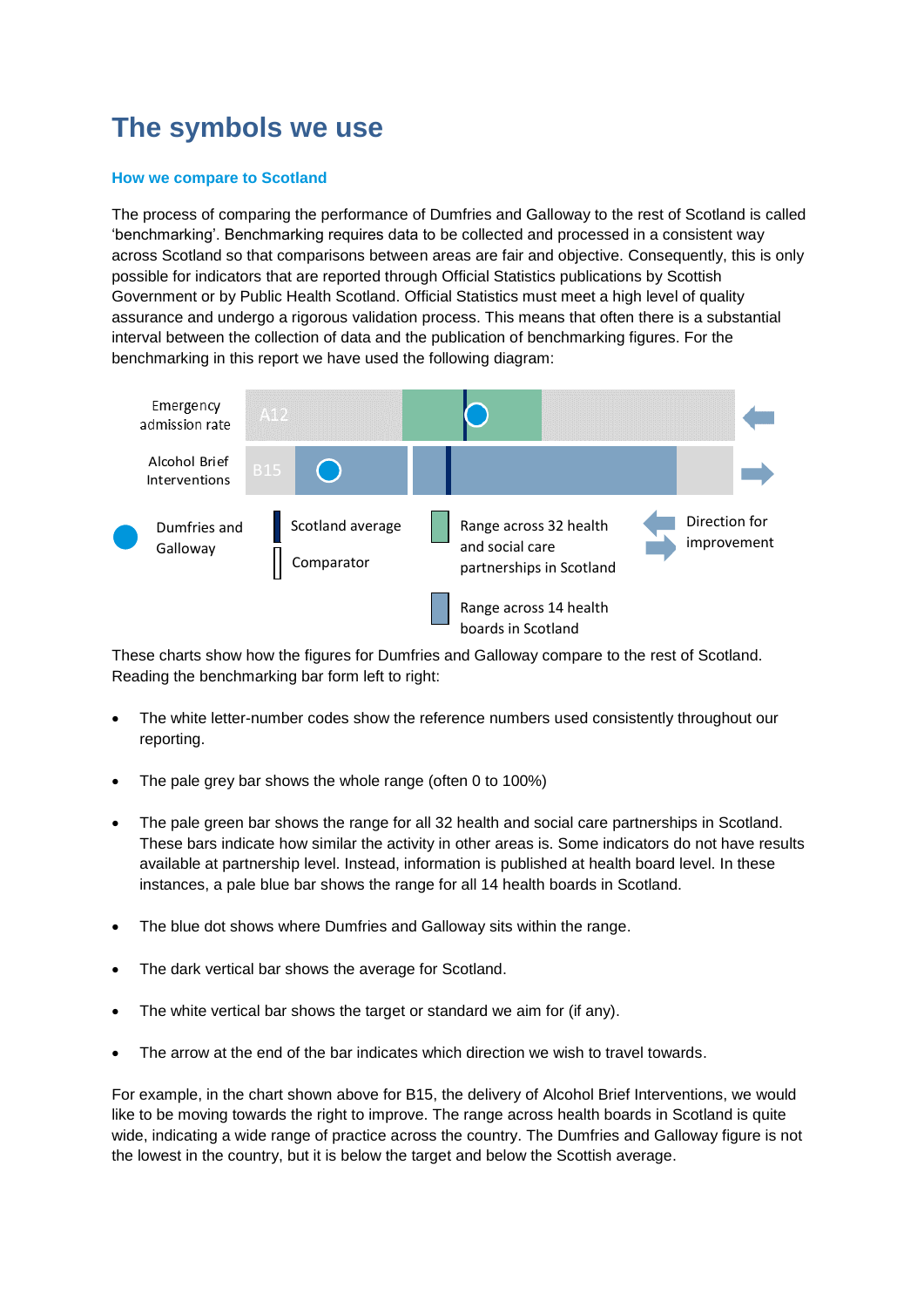# <span id="page-4-0"></span>**The 9 National Health and Wellbeing Outcomes**

The Scottish Government has set out 9 national health and wellbeing outcomes for people.

 $\mathcal{L}$ 

| People are able to look after and<br>improve their own health and<br>wellbeing and live in good health<br>for longer                        | People, including those with<br>disabilities or long term conditions,<br>or who are frail, are able to live, as<br>far as reasonably, practicable,<br>independently and at home or in a<br>homely setting in their community | People who use health and social<br>care services have positive<br>experiences of those services, and<br>have their dignity respected                                                                    |
|---------------------------------------------------------------------------------------------------------------------------------------------|------------------------------------------------------------------------------------------------------------------------------------------------------------------------------------------------------------------------------|----------------------------------------------------------------------------------------------------------------------------------------------------------------------------------------------------------|
| Health and social care services are<br>centred on helping to maintain or<br>improve the quality of life of people<br>who use those services | <b>Health and social care services</b><br>contribute to reducing health<br><b>inequalities</b>                                                                                                                               | People who provide unpaid care<br>are supported to look after their<br>own health and wellbeing,<br>including to reduce any negative<br>impact of their caring role on their<br>own health and wellbeing |
| People using health and social<br>care services are safe from harm                                                                          | People who work in health and<br>social care services feel engaged<br>with the work they do and are<br>supported to continuously improve<br>the information, support, care and<br>treatment they provide                     | Resources are used effectively and<br>efficiently in the provision of health<br>and social care services                                                                                                 |

The 9 national health and wellbeing outcomes set the direction of travel for delivering services in the Health and Social Care Partnership and are the benchmark against which progress is measured.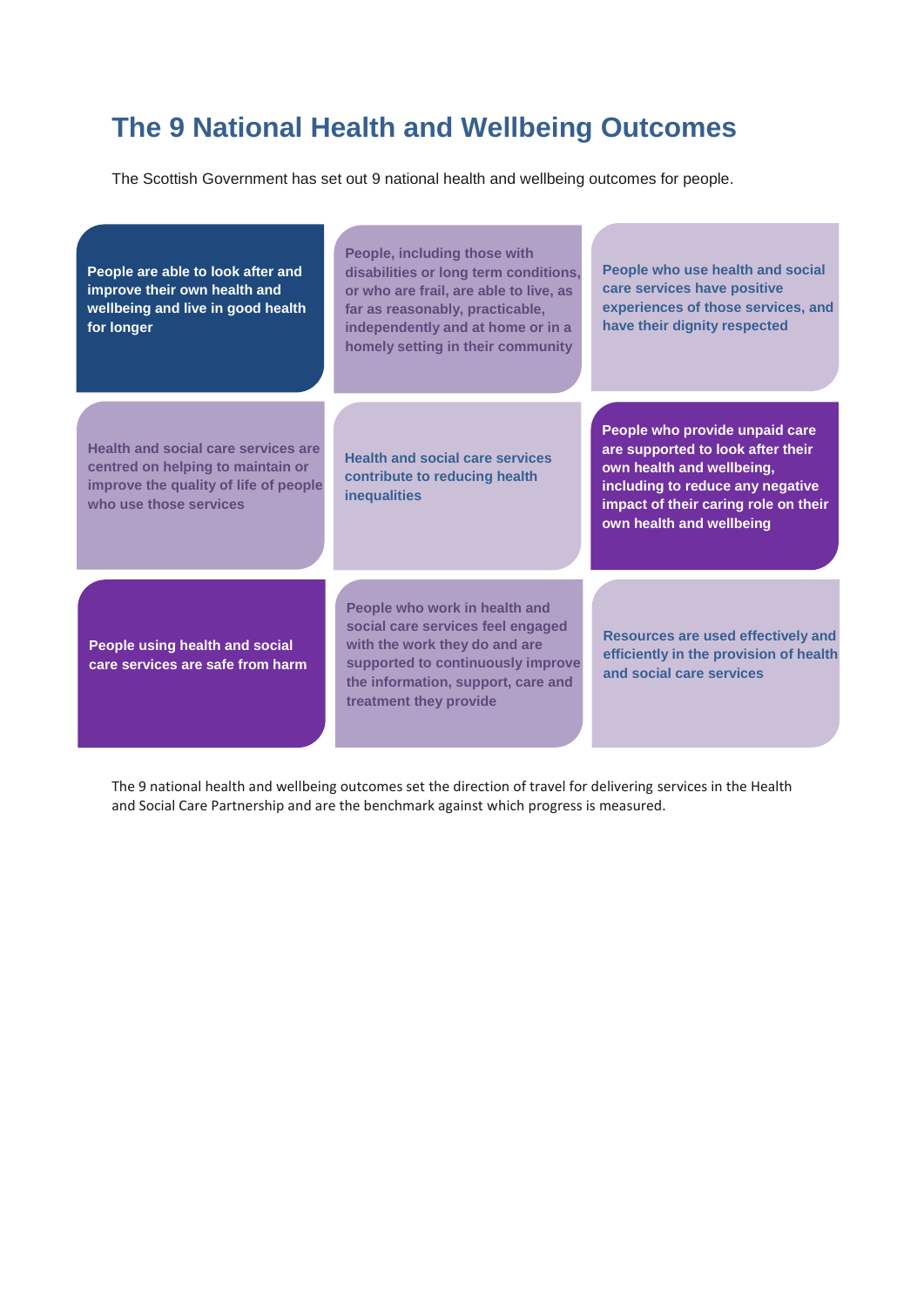# <span id="page-5-0"></span>**1. What we are doing to improve**

#### **1.1 The impact of COVID-19 on health and social care**

Health and social care across Dumfries and Galloway continues to face extraordinary challenges as a result of the COVID-19 pandemic.

Dumfries and Galloway has experienced 4 waves of the COVID-19 pandemic. However, compared to the earlier pandemic waves, lately there have been fewer people requiring care and treatment in hospital for COVID-19. This is a direct consequence of older people and people in vulnerable groups being prioritised for COVID-19 vaccines. By the beginning of December 2021, 97% of all adults had received their first COVID-19 vaccine, 93% had received their second vaccine and 55% had received their booster or third dose.

Throughout the pandemic waves, a level of activity was maintained to ensure that people experiencing emergency, clinically urgent and cancer needs were still seen in hospital. This occurred across all specialties and diagnostic services. However, we haven't managed to consistently maintain a non COVID surgical stream due to surge pressures.

Teams have also undertook Active Clinical Referral Triage, going back through the lists and reviewing people to ensure those who most needed to be seen were managed within the available reduced capacity. If people were not urgent, teams have worked to find other ways to help people manage while they wait or redirected people to more appropriate services.

Our GP practices were also still seeing the most critically ill people and continued to do home visits throughout the lockdowns. The example practice we worked with saw only 2.5% reduction in consultations during the first pandemic wave. Despite the wide range of communication to people, feedback from the public was that they had the perception that GP practices were closed, so we recognise that communication about what was going on behind closed doors could have been improved.

The care home sector has worked in an extremely pressurised environment over the past year, caring for some of our most vulnerable people in an environment of heightened physical and emotional pressures. Keeping care homes safely staffed whilst also managing increased infection controls, swiftly changing guidance and enhanced reporting has been a challenge. During this period we had a Care Home Oversight Group and a Care at Home Oversight Group which each deploy a tactical team to support these sectors with issues including infection control advice, Personal Protective Equipment (PPE), staff COVID-19 testing and emergency staffing challenges.

Our partnership way of working already includes leads from both health and social care, but during the most difficult periods, the whole Community Planning Partnership (CPP) as well as the Third Sector and the Independent Sector came together to provide urgent support to those in need. Our Chief Officer chaired the Tactical Local Resilience Partnership (LRP), which has helped us develop the relationships necessary to support people in innovative ways. For example our Police and Fire Rescue colleagues during the lockdown delivered vital controlled medications and are now offering Welfare or Home Safety Checks to support people being discharged from hospital.

Health and social care services across the Partnership are now experiencing an increase in demand for non COVID-19 related reasons. In some services, this demand is markedly higher than it was before the pandemic started. For example, amongst older people, who have been one of the most restricted groups, there has been an increase in people being treated for hip fractures. The full extent the COVID-19 pandemic and lockdown has impacted on the deterioration of people's health in not yet known, but there are early signs that many people accessing services are frailer than before.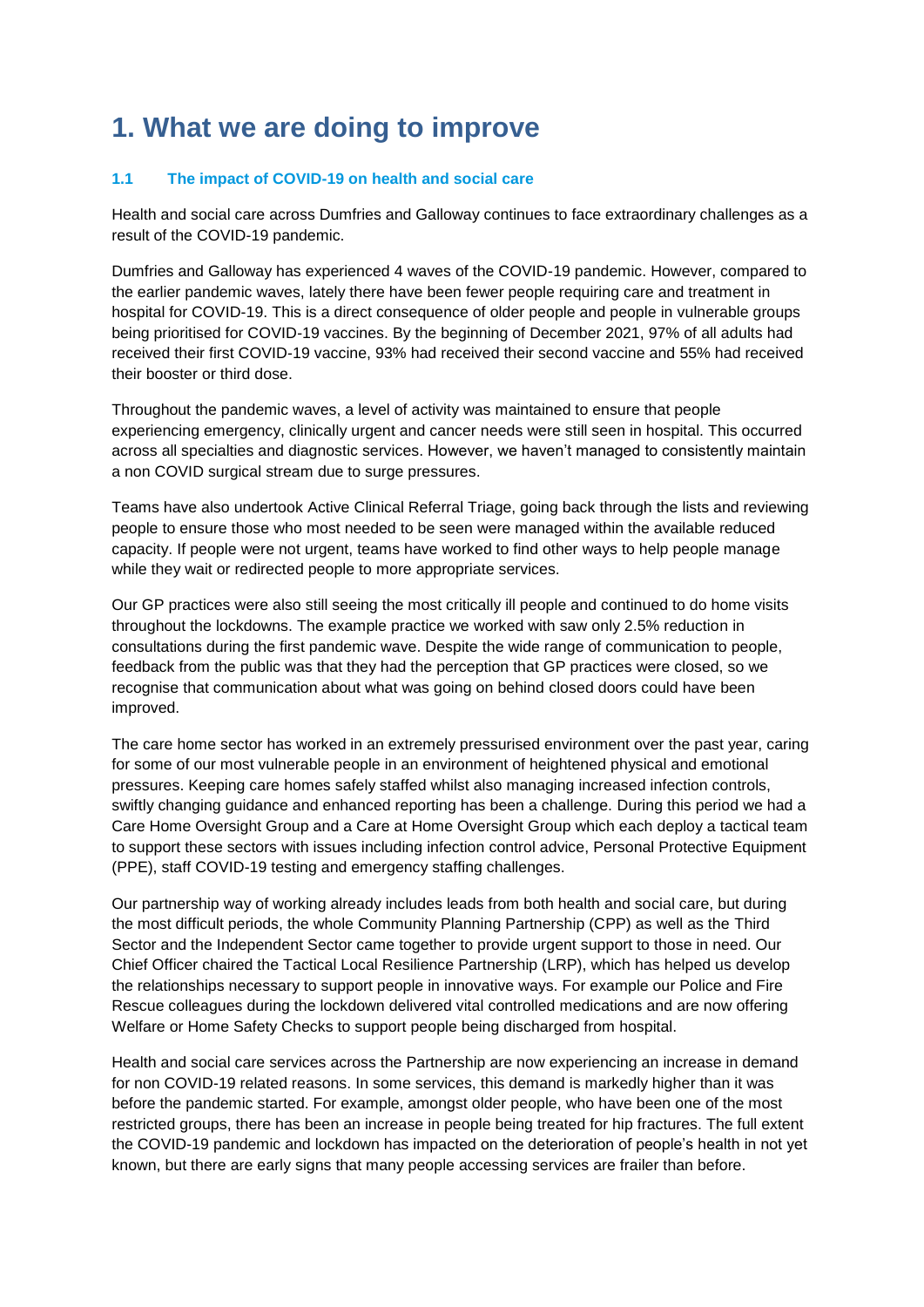The challenges of the pandemic have resulted in increased numbers of Carer referrals to the Carers Centre and other Carer support organizations. During 2020/21, the Carers Centre had over 10,000 support contacts with around 1,000 being video calls.

Managers are reporting that staff are extremely fatigued by the last 24 months, and this is a significant concern in a system which remains under extreme pressure. An in house Staff Support Service overseen by Psychology Services was set up during the pandemic. This was funded from the NHS Endowments Charity with additional funding from Scottish Government. The Staff Support Service has been offered to care home and care at home staff. Group or team sessions have also being offered as way of encouraging people to engage with services if they need to.

Another re-emerging challenge across the Partnership is recruiting and retaining staff. Recruitment issues were challenging prior to the pandemic. As restrictions have eased and different economic sectors remobilise, there is increased competition for the available workforce in Dumfries and Galloway. The current high fuel costs are likely to impact on the workforce as well.

The complexity and impact of the COVID-19 pandemic is still being experienced by our population and this has affected people in different ways. Currently there is minimal evidence of how this will impact on health and wellbeing and demand on health and social care services. As evidence emerges, this will inform our planning.

#### **1.2 Remobilising, Recovering and Redesigning**

Many services across health and social care that were reduced during the pandemic waves have remobilised and have started to address backlogs built up during their suspension. All services continue to implement the necessary additional COVID-19 infection prevention and control measures. At times, these measures can add extra steps to people's experience of treatment, care and support, and mean that people may be seen at a slower pace than happened before the pandemic. It is anticipated this will be the situation for the foreseeable future.

To support the remobilising, recovery and redesign of health and social care the Partnership has reestablished 5 programme boards to manage and ensure we are working to transform how health and social care services meet the needs of people across Dumfries and Galloway. The 5 programme boards include:

#### **1.2.1 Unscheduled Care and Redesign of Urgent Care Programme Board**

The remit of this programme board is to support the delivery of the 4 hour Emergency Access Target, reduce attendances, safely reduce admission rates and improve people's experience in emergency settings. Projects being overseen by this board include:

- Flow Navigation Centre
- developing community based pathways that offer alternatives to scheduled Emergency Department appointments
- new multi disciplinary team based model of GP Out of Hours
- developing localised ways of working for Interface Care and Discharge Without Delay

#### **1.2.2 Community Transformation Programme Board**

This programme board is responsible for ensuring we are working to transform community services by we are working to transform Community Services by:

 adopting integrated teams in the heart of communities across the region to optimise flow and reduce unnecessary admissions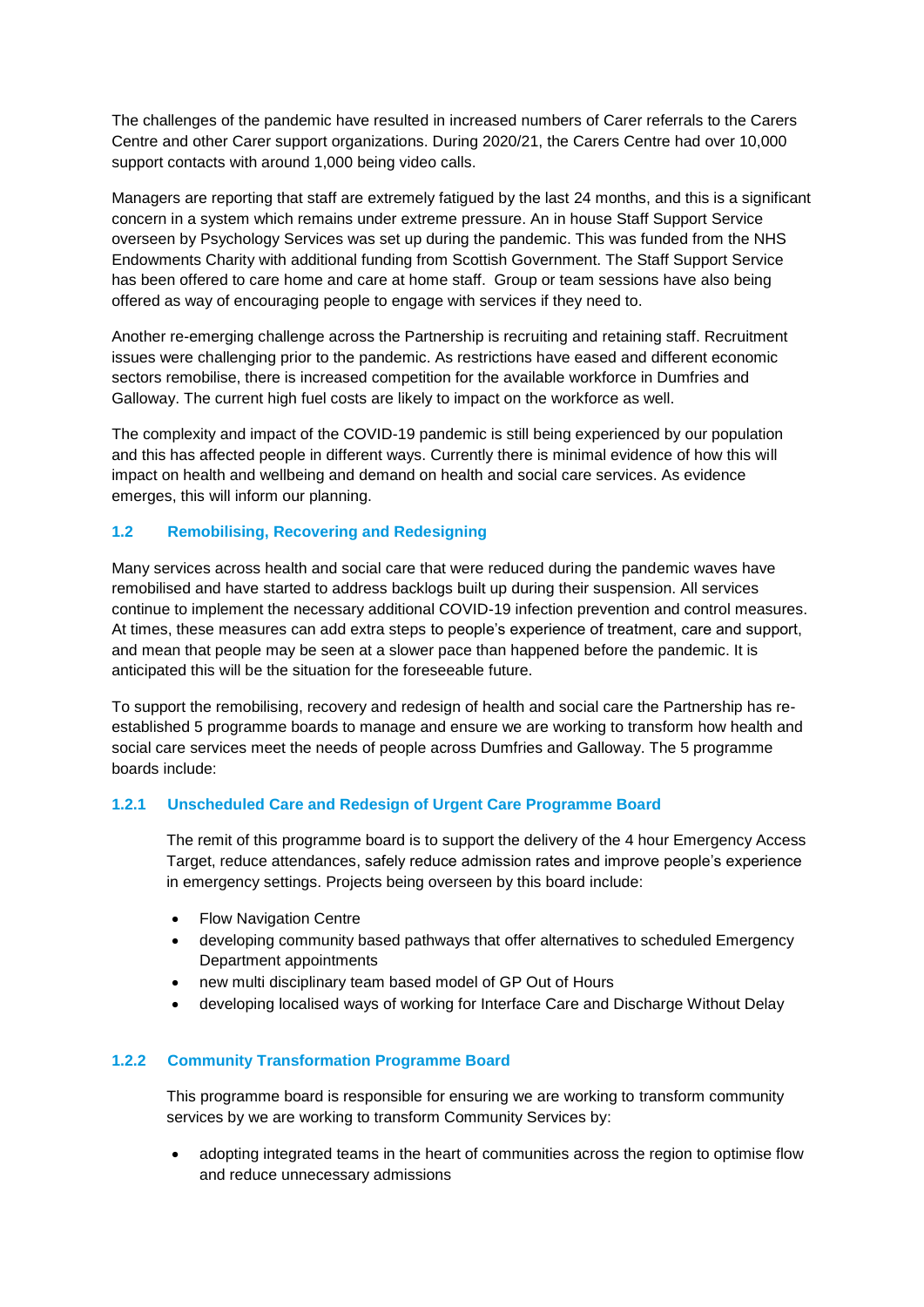- using assistive inclusive technology to enable people to live safely and self-manage in their own home for longer
- delivering the Dumfries and Galloway Model of Health and Social Care and Support (Model of Care)

Delivery of this model is underpinned and supported by good conversations, relationships, technologies, innovation and integrated ways of working..

#### **1.2.3 Planned Care (including Cancer) Programme Board**

The Planned Care (including Cancer) Programme Board is responsible for ensuring we are working to co-ordinate and support effective management of Scheduled Care across all Directorates, ensuring a focus on modernising our services to support delivery of the trajectories set within our Remobilisation Plans

Based on a review of current waiting time and waiting list data and intelligence on service pressures from the operational teams, the following areas have been identified as initial priorities for action:

- cancer pathways
- cardiology
- chronic pain
- drug and alcohol services
- general surgery
- neonatal services
- ophthalmology
- orthopaedics
- physiotherapy

#### **1.2.4 Primary Care Transformation Programme Board**

The Primary Care Transformation Board is responsible for ensuring we are working to transform primary care services so we can better meet changing needs and demands.

The purpose of the Programme Board is to ensure the development of a sustainable model of care and to have oversight of all Primary Care Contracted Groups which encompasses the following:

- **Dentistry**
- **Optometry**
- Pharmacy
- General Practice including the contract to transform Primary Care Services as set out in the Memorandum of Understanding (MoU)2. This includes Vaccination Programme, Community Treatment and Care (CTAC) Service, Pharmacotherapy, Multi-Disciplinary Teams and the Medical Generalist Role.

#### **1.2.5 Complex Care Programme Board**

This programme board is responsible for the modernisation and transformation of local models of care and support that will offer choice and control to those local people with the most complex needs over how they are supported to achieve the outcomes they have specified in line with their stated preferences.

In establishing the Complex Care Programme Board, direction has been set by the Health and Social Care Governance and Performance Group to focus, in the first instance on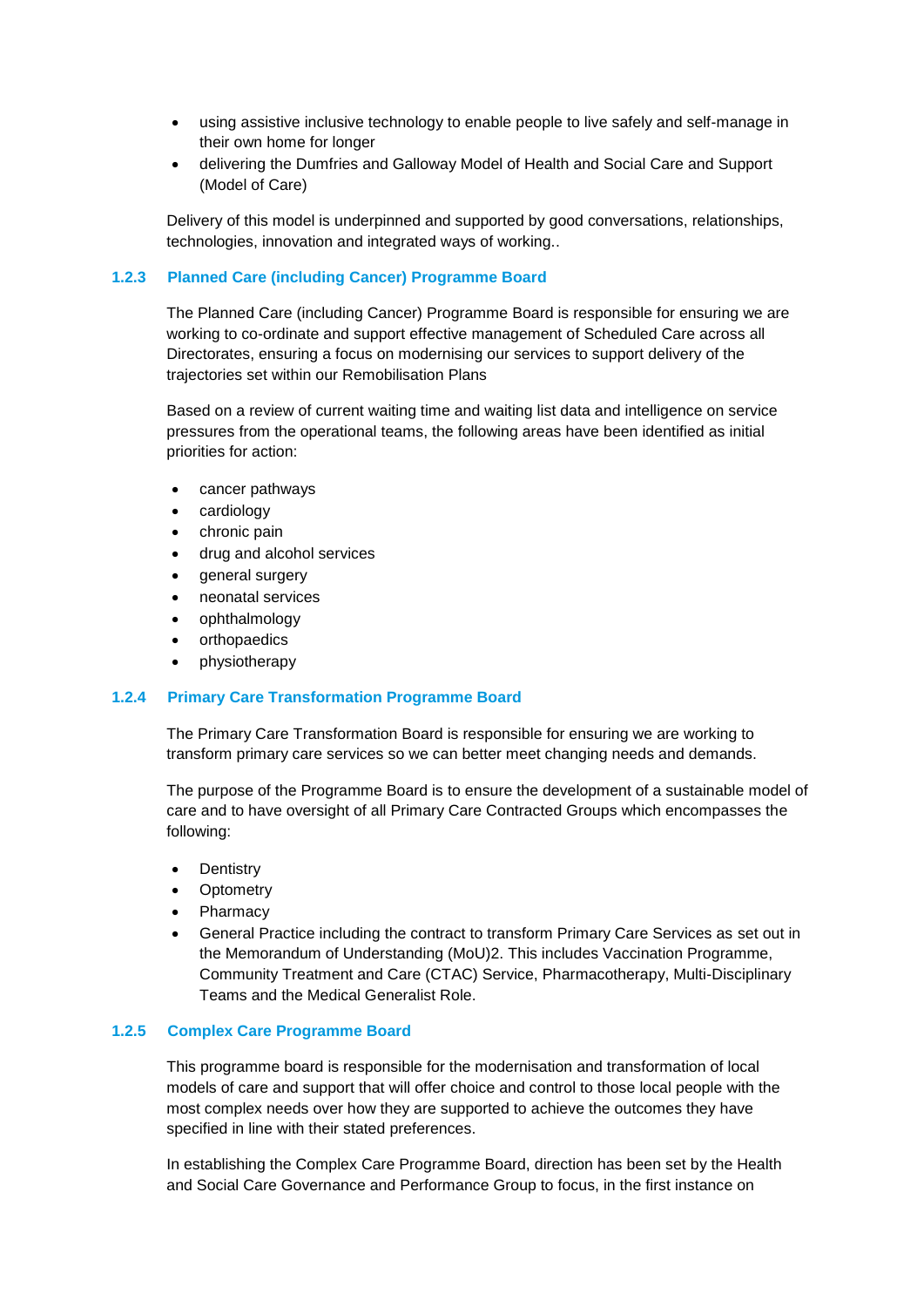developing a modern, fit for purpose model of care and support for people with a Learning Disability.

The board will also develop an ambitious but realistic schedule for similar modernisation efforts that will improve the support available for other people with complex needs including, but not limited to:

- mental health needs
- physical disabilities
- autism
- neurodevelopmental conditions

This board will ensure that the voices of those living with these conditions in Dumfries and Galloway are central to the design of care and support that offer choice and control.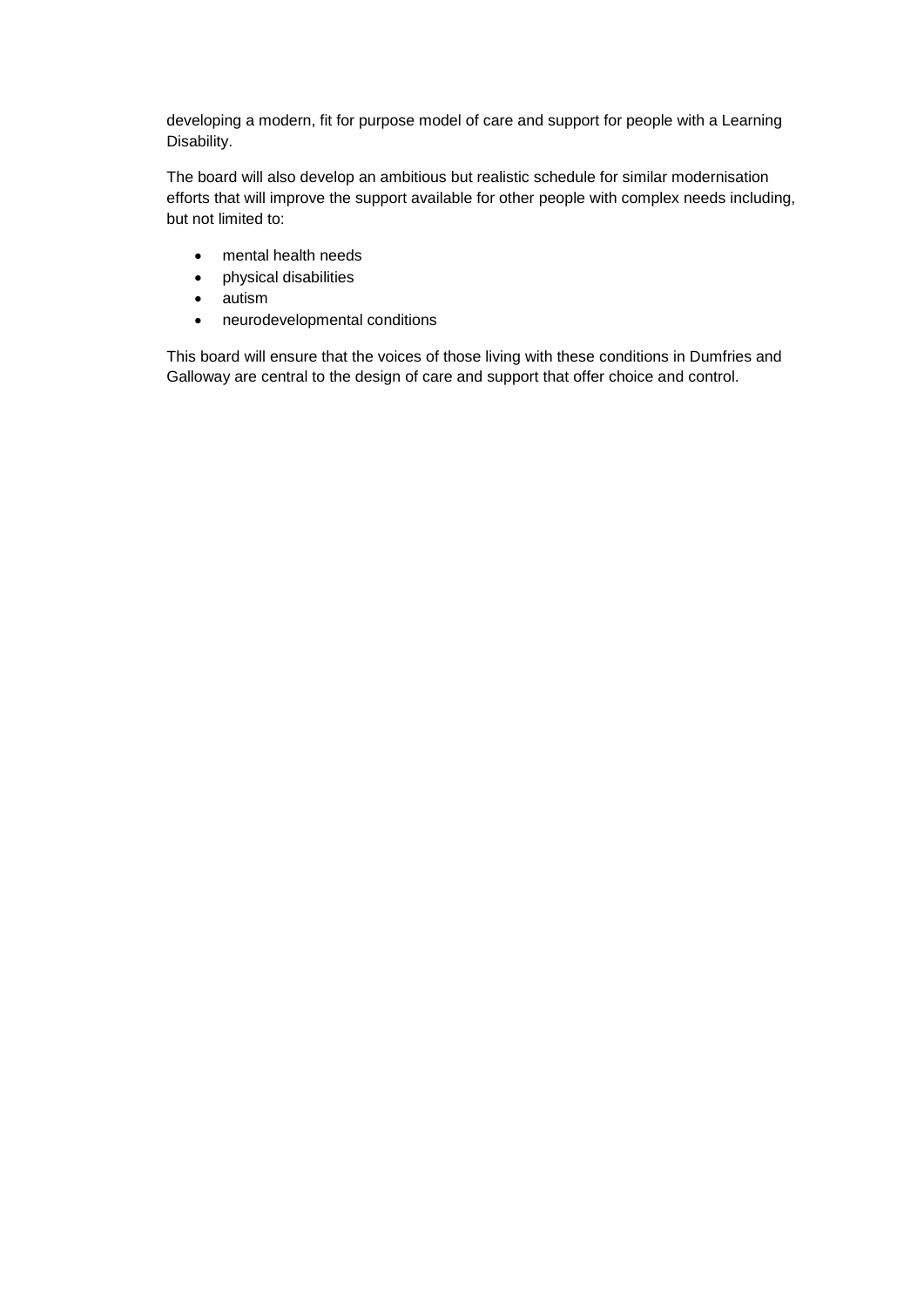# <span id="page-9-0"></span>**2. How we are getting on**

We monitor many different aspects of health and social care to ensure that services are person centred, safe, effective, efficient, equitable and timely.

Some of the indicators we monitor come from the Health and Care Experience (HACE) survey. (These are indicators coded A1 to A9.) This is a postal survey carried out every 2 years by the Scottish Government. This survey asks people about what happened to them and how they felt when they last used health and social care services.

Between September 2019 and December 2019, across Dumfries and Galloway, a random sample of 14,884 adults were invited to take part in the survey and 5,308 people responded. The results were published by Public Health Scotland in October 2020.

#### **2.1 Outcome 1: People are able to look after and improve their own health and wellbeing and live in good health for longer.**

Early intervention and prevention are key to enabling people to maintain good health and wellbeing and in supporting people to manage existing long term conditions.



In Dumfries and Galloway, the rate of emergency admissions and the associated number of bed days spent in hospital by people admitted as an emergency are higher than the average for Scotland. During 2020 in Dumfries and Galloway the rate of emergency admissions was 11,843 admissions per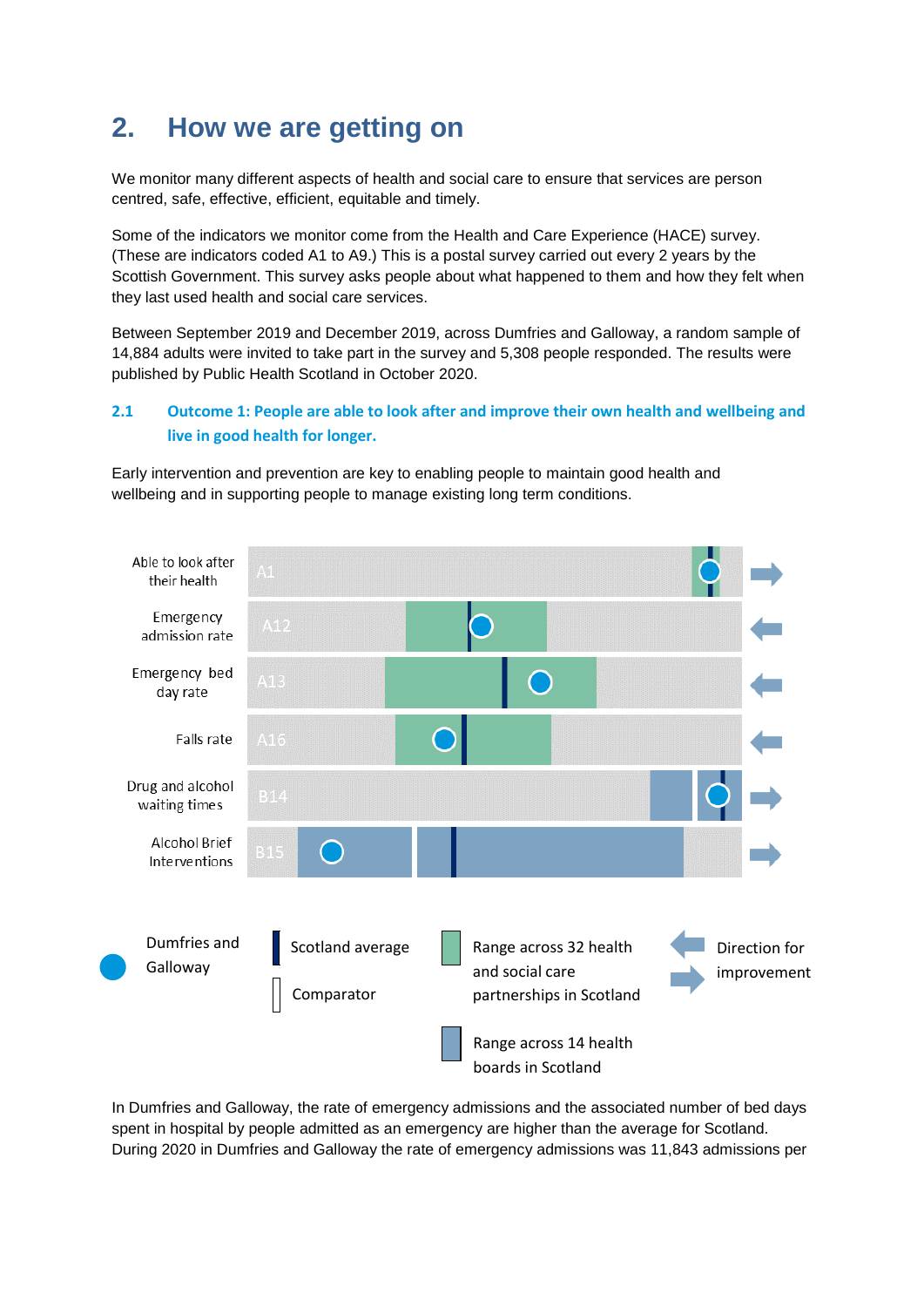100,000 population compared to the average for Scotland, which was 11,111 admissions per 100,000 population.

Compared to Scotland, there are fewer falls amongst older people. The most recent figures published by Public Health Scotland (PHS) show that at the end of December 2021, the rate of falls amongst adults aged 65 and over in Dumfries and Galloway was 20.0 falls per 1,000 population compared to 21.7 falls per 1,000 population across Scotland as a whole.

Dumfries and Galloway met the target with respect to drug and alcohol treatment waiting times. At the end of March 2021, 95.3% of people referred for drug and alcohol treatment in Dumfries and Galloway started treatment with 3 weeks of being referred. The figure for the whole of Scotland was 95.6%. However, Dumfries and Galloway did not meet the target for the number of Alcohol Brief Interventions (ABIs) delivered for the latest available time period. There were 896 ABIs delivered in Dumfries and Galloway during 2019/20. The target was 1,743 ABIs. Across Scotland the number of ABIs delivered was 75,616, exceeding the national target of 61,081. (Note that due to COVID-19 pressures since 2020, this indictor is on hold indefinitely at a national level.)

According to the Health and Care Experience Survey, 93.4% of Dumfries and Galloway residents who responded to the survey felt that they are able to look after their own health. This is slightly higher than for Scotland as a whole (92.9%).

#### <span id="page-10-0"></span>**2.2 Outcome 2: People, including those with disabilities or long-term conditions, or who are frail, are able to live, as far as reasonably practicable, independently and at home or in a homely setting in their community**

In the future, people's care needs will be increasingly met in the home or in a homely setting in the community. Therefore, the way that care and support services are planned and delivered needs to reflect this shift.



The proportion of the last 6 months of life spent at home or in a community setting in 2020-21 was slightly lower in Dumfries and Galloway (89.7%) than in Scotland (90.0%). The latest available data on the percentage of adults with intensive care needs who received care at home is for 2019/20. The figure was higher in Dumfries and Galloway (70.0%) than in Scotland (63.0%) for that measure.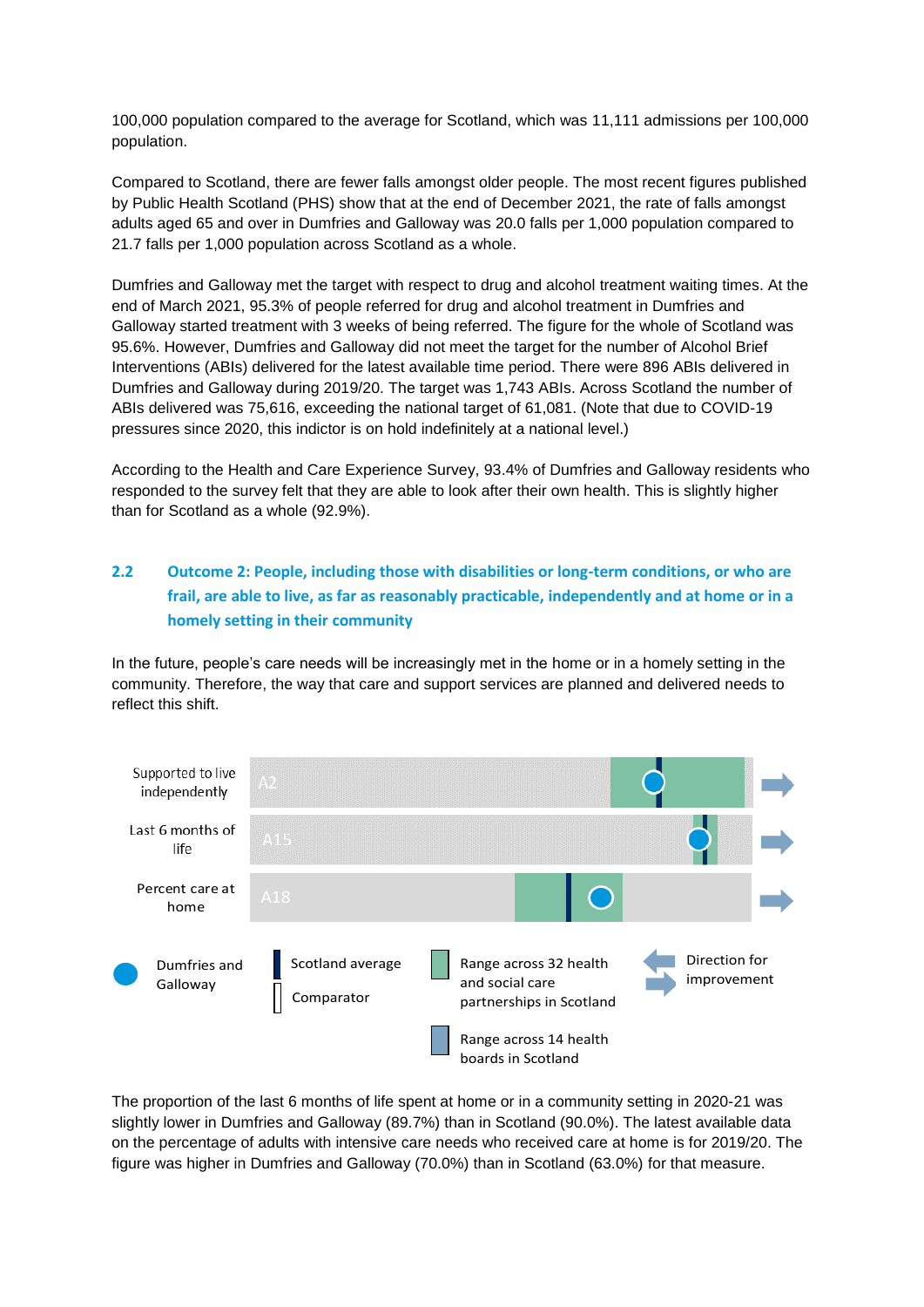The percentage of adults supported at home who felt that they were supported to live as independently as possible was 80% in Dumfries and Galloway, which is slightly lower than Scotland overall (81%).

#### <span id="page-11-0"></span>**2.3 Outcome 3: People who use health and social care services have positive experiences of those services, and have their dignity respected**

There is a range of ways that people are able to give feedback about their experiences of health and social care. Feedback may come in the form of comments, public engagement, consultations and complaints. The Partnership uses this feedback to continually improve services and help those providing health and social care to understand and respect the views of the people they support.



For people supported at home in Dumfries and Galloway, a slightly higher proportion felt that they had a say in how their support was provided than the Scottish average (76% for Dumfries and Galloway, 75% for Scotland). For people receiving any care, proportion who rated the care as excellent or good in Dumfries and Galloway was the same as the Scottish average (80%).

A higher proportion of people have a positive experience of the care provided by their GP practice in Dumfries and Galloway in comparison to the Scottish average (84% for Dumfries and Galloway, 79% for Scotland).

A higher proportion of people diagnosed with dementia in Dumfries and Galloway received appropriate dementia support than the average across Scotland in 2018/19 however, this was below the national standard of 100%.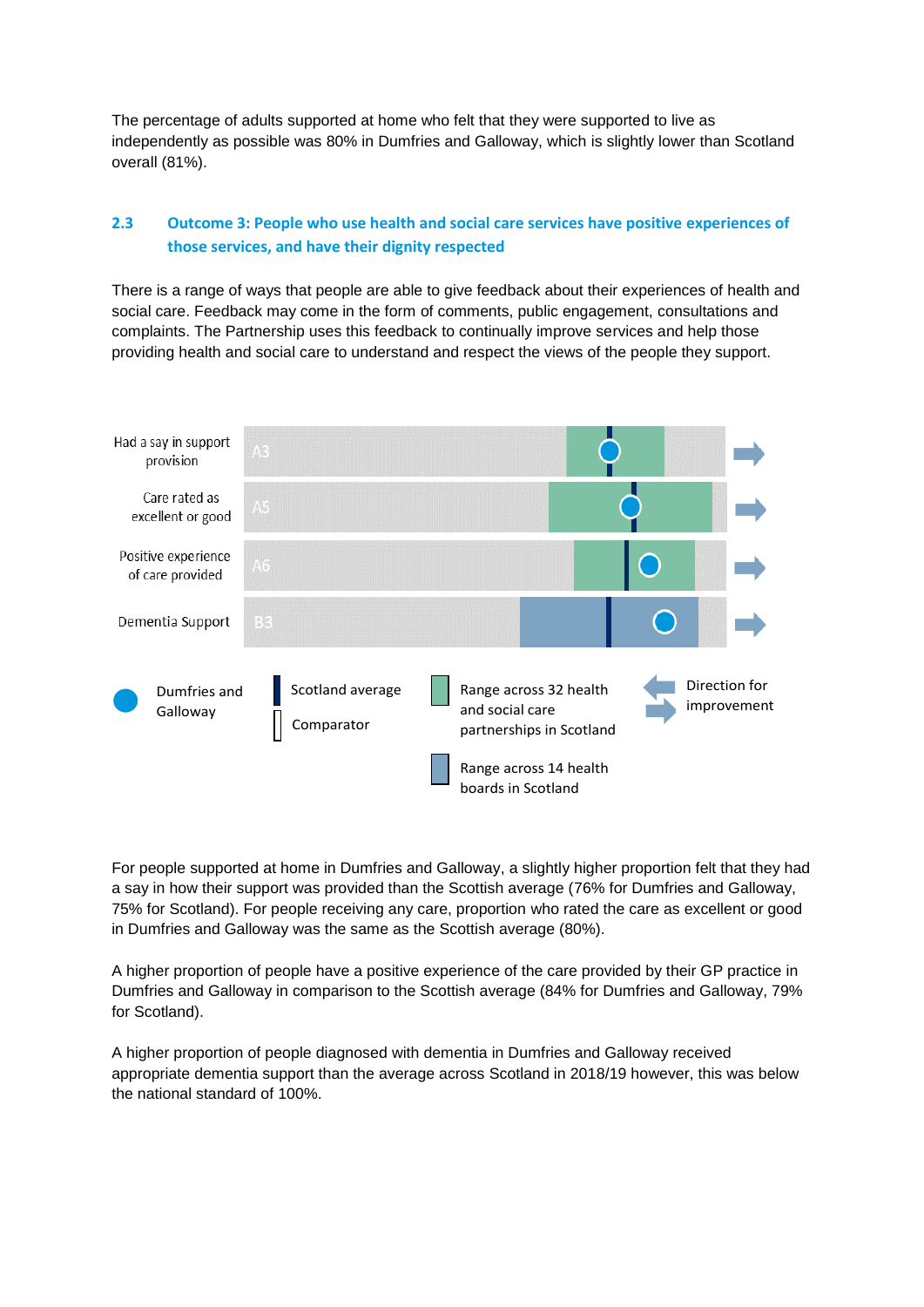#### <span id="page-12-0"></span>**2.4 Outcome 4: Health and social care services are centred on helping to maintain or improve the quality of life of people who use those services**

The way that we work with people from Dumfries and Galloway, designing and delivering their care and support, fundamentally focuses on maintaining independence and quality of life. Often people can be supported by signposting to local groups and third and independent sector services in their community without needing formal support from adult social work services. For people who need from adult social work services we apply a personalised approach (Self Directed Support) in all cases. There are different options for support that vary the levels of control for the person:

- **SDS Option 1** People choose to take control of purchasing and managing their own care and Support
- **SDS Option 2** People choose an approved organisation they want to be supported by and the Partnership transfers funds to that organisation, for care and support to be arranged in line with the personal plan
- **SDS Option 3** People choose for social work services to arrange and purchase their care and support from approved third and independent sector providers or from the Partnership's Care and Support Service (CASS)





For people supported at home in Dumfries and Galloway, 82% felt that their services and support had an impact of improving or maintaining their quality of life. This was higher than the Scottish average of 80%.

The charts above show that there are a broad range of approaches towards implementing SDS across Scotland. The pattern in Dumfries and Galloway is similar to the average pattern across Scotland where there are fewer people supported through SDS Option 1 and more people supported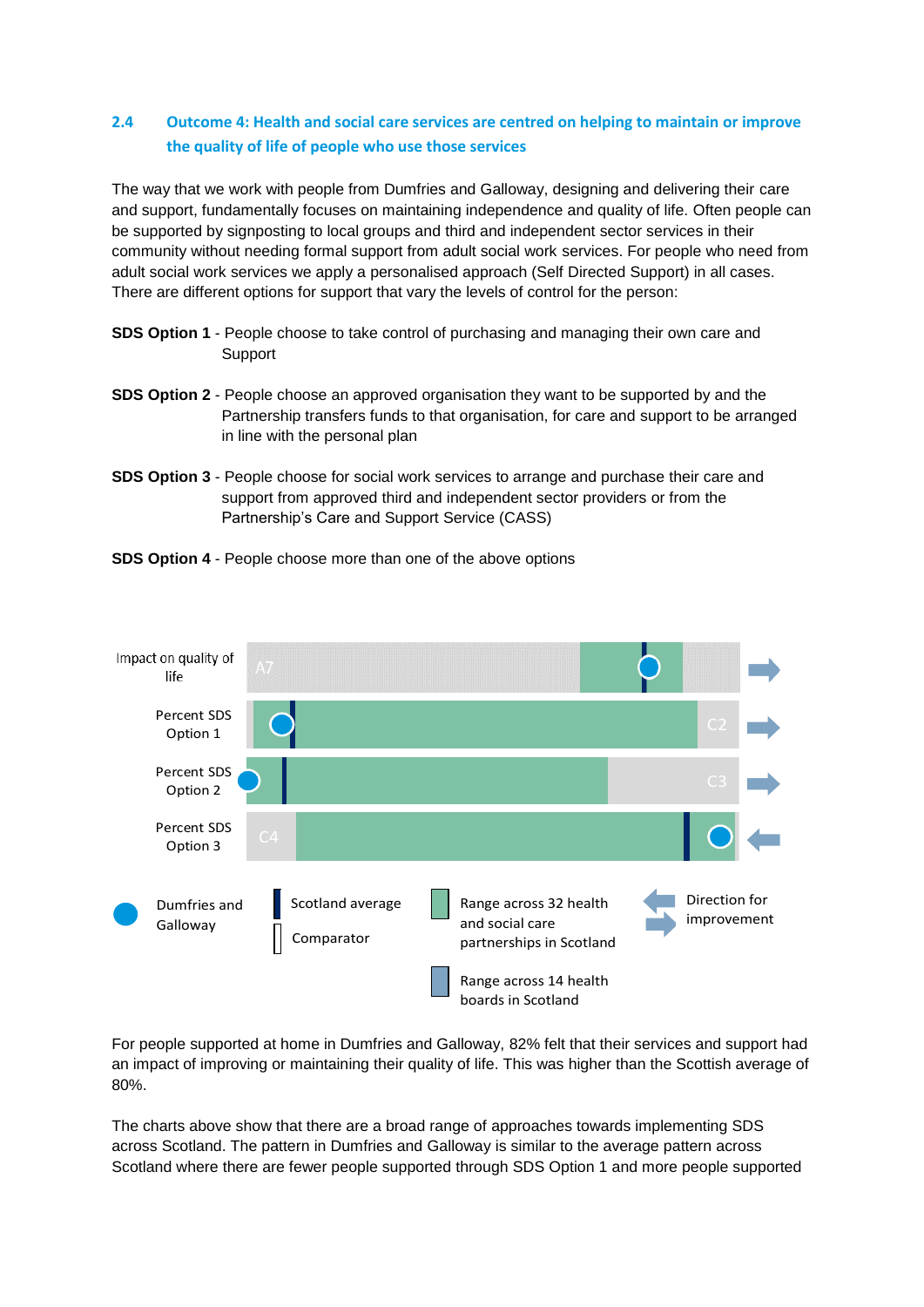through SDS Option 3. However, there were various problems with data quality across Scotland noted in the most recent publication report in September 2020, so some caution should be applied to comparisons between partnerships and against Scotland.

#### <span id="page-13-0"></span>**2.5 Outcome 5: Health and social care services contribute to reducing health inequalities**

Health inequalities are the result of wider inequalities which are experienced by people in their daily lives. These inequalities can arise from the circumstances in which people live and the opportunities available to them. Reducing inequalities requires action on the broader social issues that can affect a person's health and wellbeing including; education, employment status, income and poverty, housing and loneliness and isolation. People from minority communities or with protected characteristics (religion or belief, race, disability, sex, gender reassignment, sexual orientation, marriage and civil partnership, age and pregnancy and maternity) are known to be more likely to experience health inequalities.

The Strategic Plan highlights that inequalities must be considered in the planning stages of services and programmes to make the most of the potential for contributing to reducing inequalities.



Overall, Dumfries and Galloway has a lower premature mortality rate compared to the rate for the whole of Scotland. The most recent figures with benchmarking available are for 2020-21 when across Dumfries and Galloway the premature mortality rate for people aged under 75 was 392.1 deaths per 100,000 population compared to a rate of 457.4 deaths per 100,000 for Scotland.

In Dumfries and Galloway, the number of people from deprived communities who successfully quit smoking for at least 12 weeks exceeded the target whereas, on average, across Scotland the target was not met. During 2020/21, 247 eligible people from Dumfries and Galloway successfully quit smoking for 12 weeks, exceeding the target of 161 successful quits by 53.4%. Across Scotland, 5,978 successful quits were achieved, 14.9% below the target of 7,026 successful quits.

The proportion of pregnant women from deprived communities in Dumfries and Galloway who had their antenatal booking completed by the 12 week of gestation was 85% during 2020/21. This was higher than the target (80%) and similar to the average for deprived communities across Scotland (88%).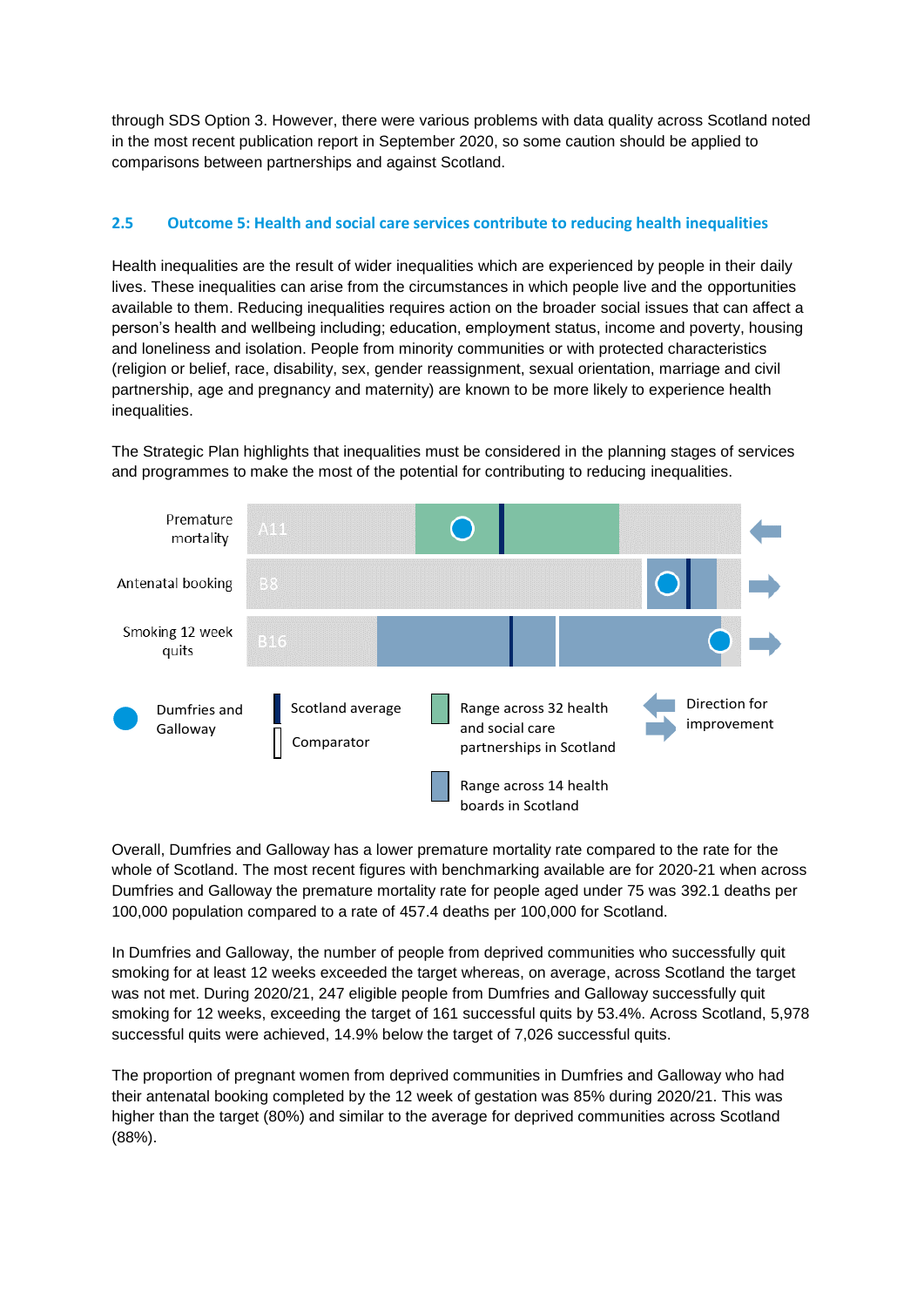#### <span id="page-14-0"></span>**2.6 Outcome 6: People who provide unpaid care are supported to look after their own health and wellbeing, including to reduce any negative impact of their caring role on their own health and wellbeing**

Unpaid Carers are the largest group of care providers in Scotland, providing more care than health and social care services combined. Providing support to Carers is an increasing local and national priority.

A Carer is generally defined as a person of any age who provides unpaid help and support to someone who cannot manage to live independently without the Carer's help due to frailty, illness, disability or addiction. The term Adult Carer refers to anyone over the age of 16, but within this group those aged 16-24 are identified as Young Adult Carers.



From the most recent Health and Care Experience Survey covering 2019/20, 35% of carers in Dumfries and Galloway gave a positive response to the statement 'I feel supported to continue caring'. This is slightly higher than the Scottish average of 34% but is lower than the 2017/18 figure for Dumfries and Galloway of 40%. However, the percentage of negative responses to the statement reduced from 21% to 19% over the same period.

Local data shows that on average, since April 2018, each quarter, 44 Carers are supported to complete an Adult Carers Support Plan (ACSP). Following the large decrease in April – June 2020, numbers have increased again and are now at the highest since July – September 2019.



Number of Carers supported to complete an Adult Carers Support Plan by financial quarter; Dumfries and Galloway; October 2017 – December 2021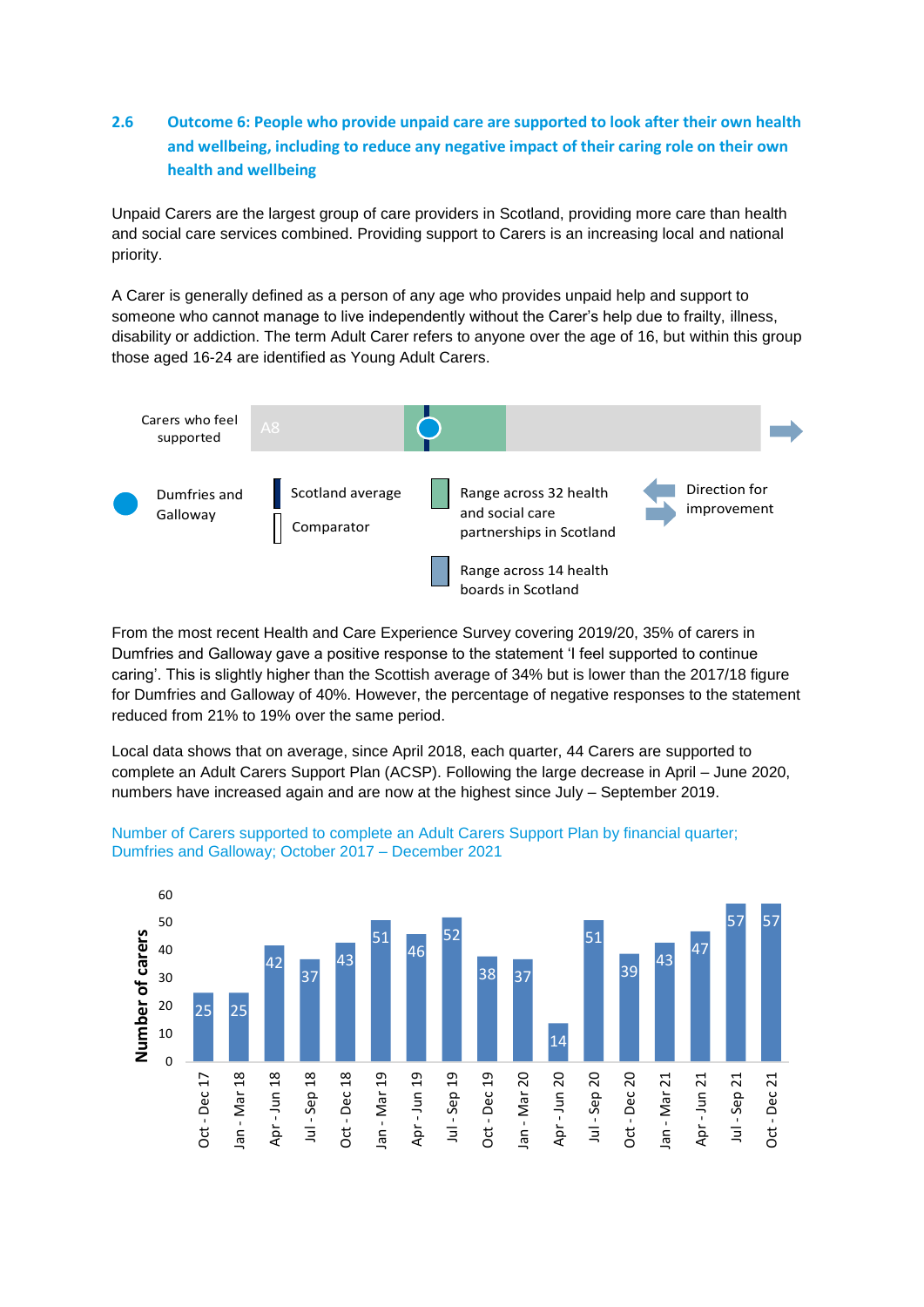#### <span id="page-15-0"></span>**2.7 Outcome 7: People who use health and social care services are safe from harm**

Making sure people are safe from harm is about maintaining safe, high quality care and protecting vulnerable people. In some instances, activities focus on protecting people already identified as vulnerable such as Adult Support and Protection. Other activities are focussed on aiming to reduce the risk of harm to all people, such as:

- improving the safety of services, for example the Care Assurance programme
- improving population health, such as vaccinations and infection control



The rates of infection in healthcare settings across Dumfries and Galloway are low. Data over time shows that the rate of infection in healthcare settings has been stable. In the period July to September 2021, Dumfries and Galloway had higher rates for *Clostridioides difficile* (C. Diff) acquired in healthcare settings and for SAB (*staphylococcus aureus* bacteraemia infections) acquired in the community than the average for Scotland. However, both of these rates were not statistically significantly different from the Scottish rates.

From the most recent Health and Care Experience Survey covering 2019/20, 82% of supported adults in Dumfries and Galloway gave a positive response to the statement 'I felt safe'. This is slightly lower than the Scottish average of 83%.

The Partnership aims to support people to be safe through the use of technology. Telecare uses a range of emergency alerts to provide support and assistance that enables people to continue to live independently. These alerts are monitored 24 hours a day, 365 days a year by a team in Dumfries and Galloway. Local data from December 2021 shows that 76% of people supported through Self Directed Support are using telecare. (Use of Telecare used to be benchmarked by Scottish Government, but there is no data available more recent than 2017.)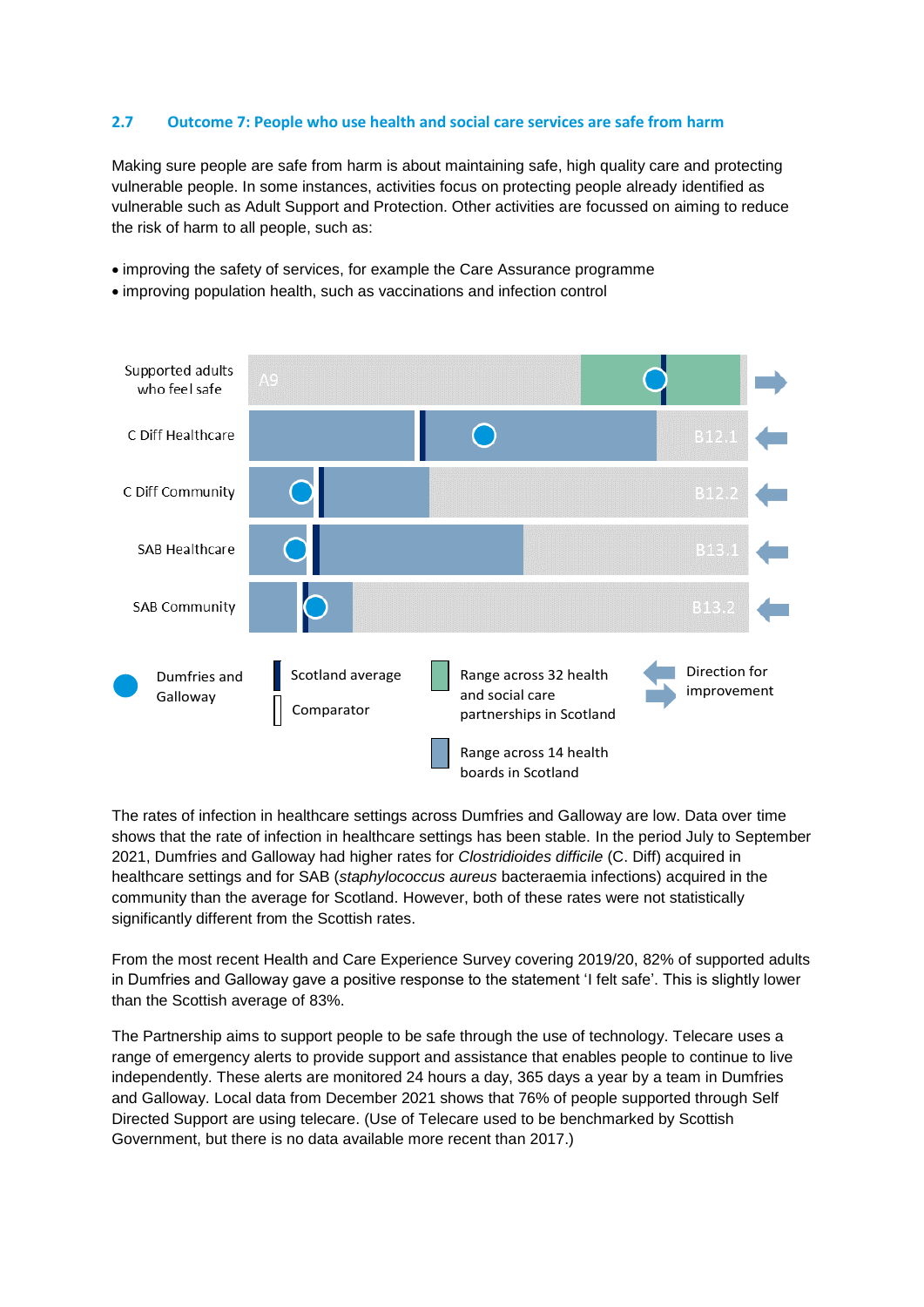Number of adults accessing telecare as a percentage of the total number of adults supported to live at home; Dumfries and Galloway; September 2017 - December 2021



#### <span id="page-16-0"></span>**2.8 Outcome 8: People who work in health and social care services feel engaged with the work they do and are supported to continuously improve the information, support, care and treatment they provide**

It is important to acknowledge that different workplace cultures exist across the Partnership. Acknowledging the diversity of these different cultures will lead to understanding and respecting each other's values and beliefs and bring new and different opportunities. However, diversity also brings challenges that can act as barriers to integrated ways of working. The Partnership is supporting staff to learn together and develop leadership skills to enables us to move towards a shared positive culture.

Sickness absence for NHS employees is the only indicator where comparable benchmarking data is available across Scotland. The figures show that the sickness absence rate for employees of NHS Dumfries and Galloway was 4.7% for 2020/21, the same as the average for Scotland but higher than the target 4%. Only 3 NHS boards met the 4% target in 2020/21. It should be noted that these figures do not include absences relating to COVID-19 as these were reported separately using a different system.



Local data for sickness absence shows that in the 3-month period October to December 2021, the sickness absence rate amongst social work service employees was 4.9%.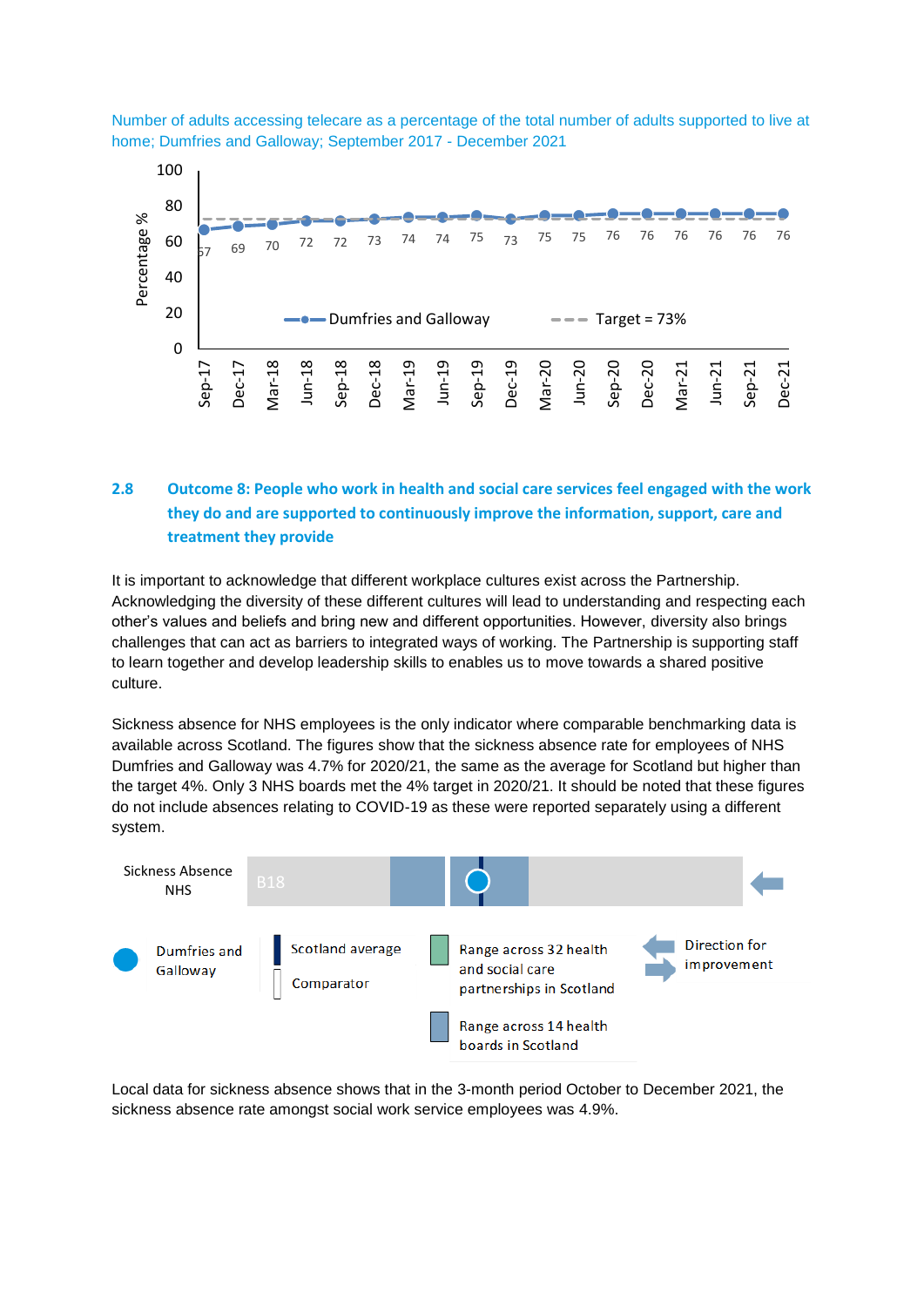Rate of sickness absence amongst employees of NHS Dumfries and Galloway and Adult Services, Dumfries and Galloway Council; 2016 – 2021



#### <span id="page-17-0"></span>**2.9 Outcome 9: Resources are used effectively and efficiently in the provision of health and social care services**

There are various ways that the Partnership is seeking to ensure that resources are used effectively and efficiently. We are improving quality and efficiency by making the best use of technology and trying new ways of working to improve consistency and remove duplication. The Partnership is also committed to using its buildings and land in the most efficient and effective way.

The indicators in this section cover periods within 2020/21 and the first half of 2021/22 and will show the effect of COVID-19 restrictions on performance. For instance, a number of the waiting times indicators shown below cover the period up to September 2021. In particular, the referral to treatment, outpatient and Child and Adolescent Mental Health Services (CAMHS) waiting times are well below the standard set for most health boards in Scotland. More recent local data from December 2021 to February 2022 shows that CAMHS activity has recovered in Dumfries and Galloway. The number of children and young people being seen each month is now exceeding the target trajectory agreed with the Scottish Government as part of the remobilisation plan. 50 children and young people were seen for the first time in February 2022 compared to an agreed target trajectory of 30.

Dumfries and Galloway is meeting the national standard for waiting times for cancer at 31 days and for in vitro fertilisation (IVF).

Dumfries and Galloway is above the Scottish average for detect cancer early, cancer at 31 days, outpatient waiting times, treatment time guarantee (TTG), referral to treatment, diagnostic waiting times and emergency department waiting times.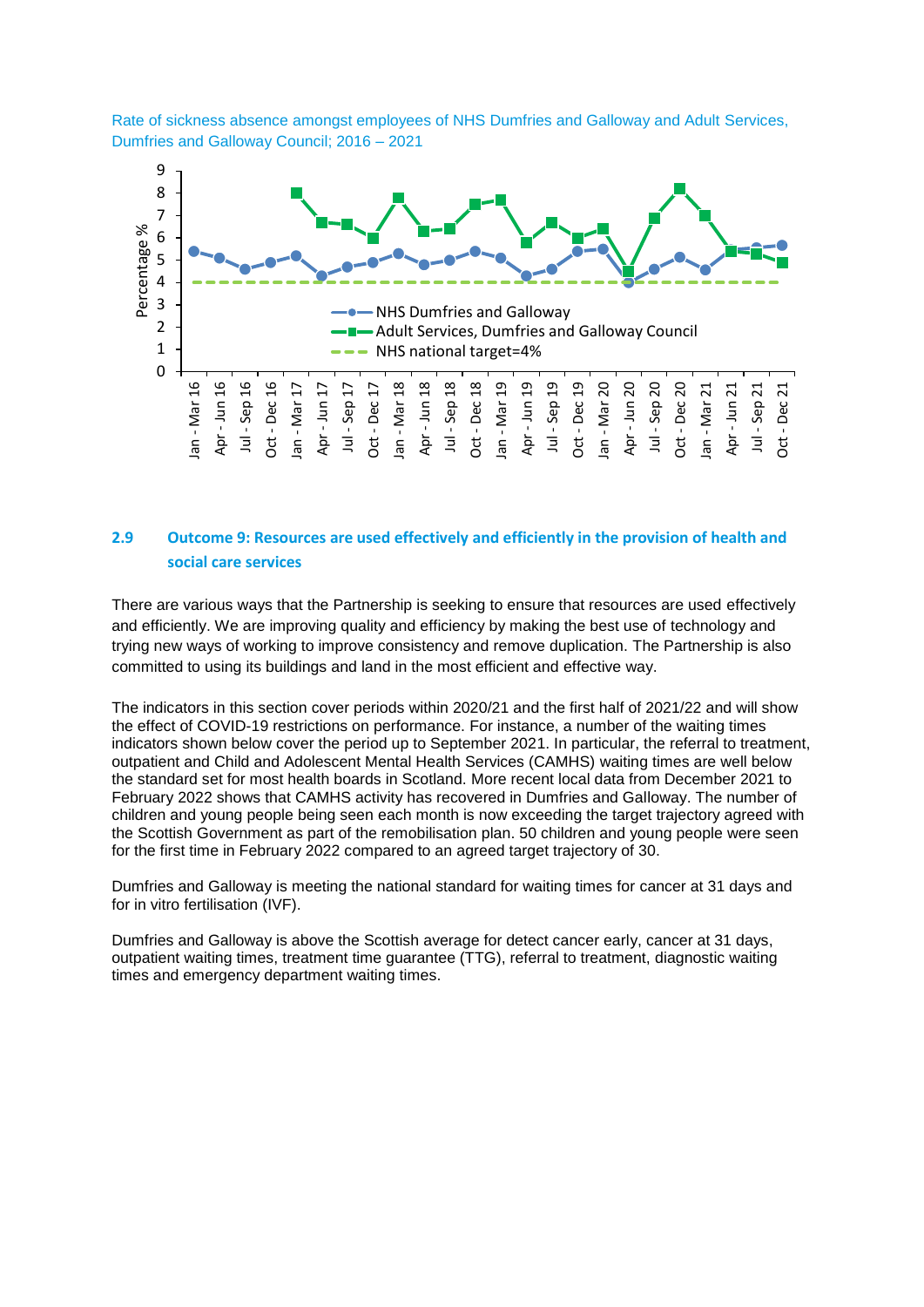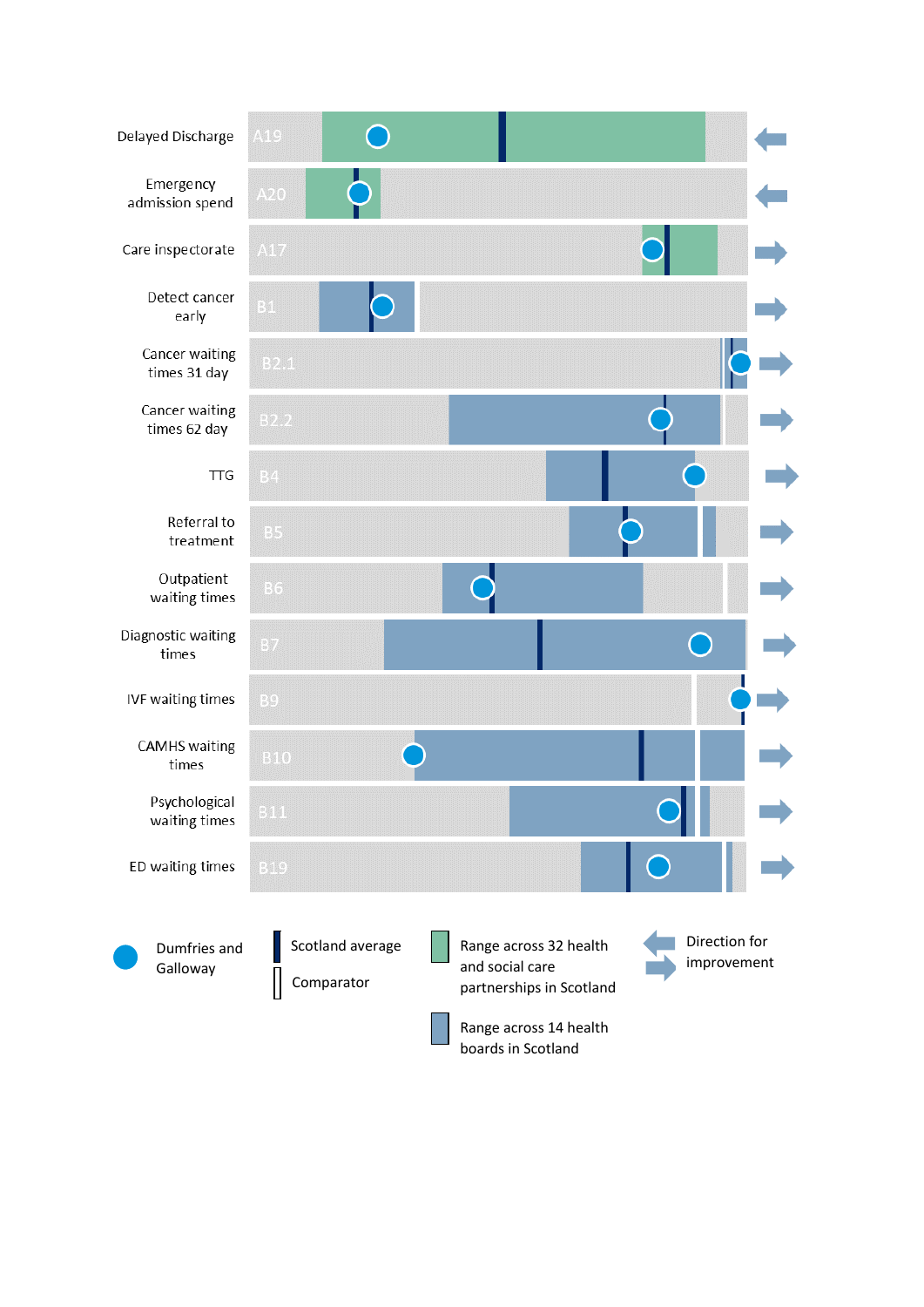## **Appendix 1:** National Core Indicators

|                  |                                                                                                                                                        |          | 2015/16                            |          | 2017/18                            |          | 2019/20                            |
|------------------|--------------------------------------------------------------------------------------------------------------------------------------------------------|----------|------------------------------------|----------|------------------------------------|----------|------------------------------------|
| <b>Indicator</b> |                                                                                                                                                        | Scotland | <b>Dumfries</b><br>and<br>Galloway | Scotland | <b>Dumfries</b><br>and<br>Galloway | Scotland | <b>Dumfries</b><br>and<br>Galloway |
| A1               | Percentage of adults able to look after their health very well or<br>quite well                                                                        | 95%      | 95%                                | 93%      | 93%                                | 93%      | 93%                                |
| A2               | Percentage of adults supported at home who agreed that they are<br>supported to live as independently as possible                                      | 83%      | 85%                                | 81%      | 85%                                | 81%      | 80%                                |
| A <sub>3</sub>   | Percentage of adults supported at home who agreed that they<br>had a say in how their help, care, or support was provided                              | 79%      | 83%                                | 76%      | 80%                                | 75%      | 76%                                |
| A4               | Percentage of adults supported at home who agreed that their<br>health and social care services seemed to be well co-ordinated                         | 75%      | 82%                                | 74%      | 83%                                | 74%      | 76%                                |
| A <sub>5</sub>   | Total % of adults receiving any care or support who rated it as<br>excellent or good                                                                   | 81%      | 86%                                | 80%      | 95%                                | 80%      | 80%                                |
| A <sub>6</sub>   | Percentage of people with positive experience of the care<br>provided by their GP practice                                                             | 85%      | 90%                                | 83%      | 86%                                | 79%      | 84%                                |
| A7               | Percentage of adults supported at home who agree that their<br>services and support had an impact on improving or maintaining<br>their quality of life | 83%      | 85%                                | 80%      | 86%                                | 80%      | 82%                                |
| A <sub>8</sub>   | Total combined % carers who feel supported to continue in their<br>caring role                                                                         | 40%      | 48%                                | 37%      | 40%                                | 34%      | 35%                                |
| A <sub>9</sub>   | Percentage of adults supported at home who agreed they felt safe                                                                                       | 83%      | 85%                                | 83%      | 87%                                | 83%      | 82%                                |

<span id="page-19-0"></span>Source: Public Health Scotland, Core Suite of Integration Indicators (September 2021 release)



We are meeting or exceeding the target or number we compare against

We are within 3% of meeting the target or numbers we compare against

We are more than 3% away from meeting the target or numbers we compare against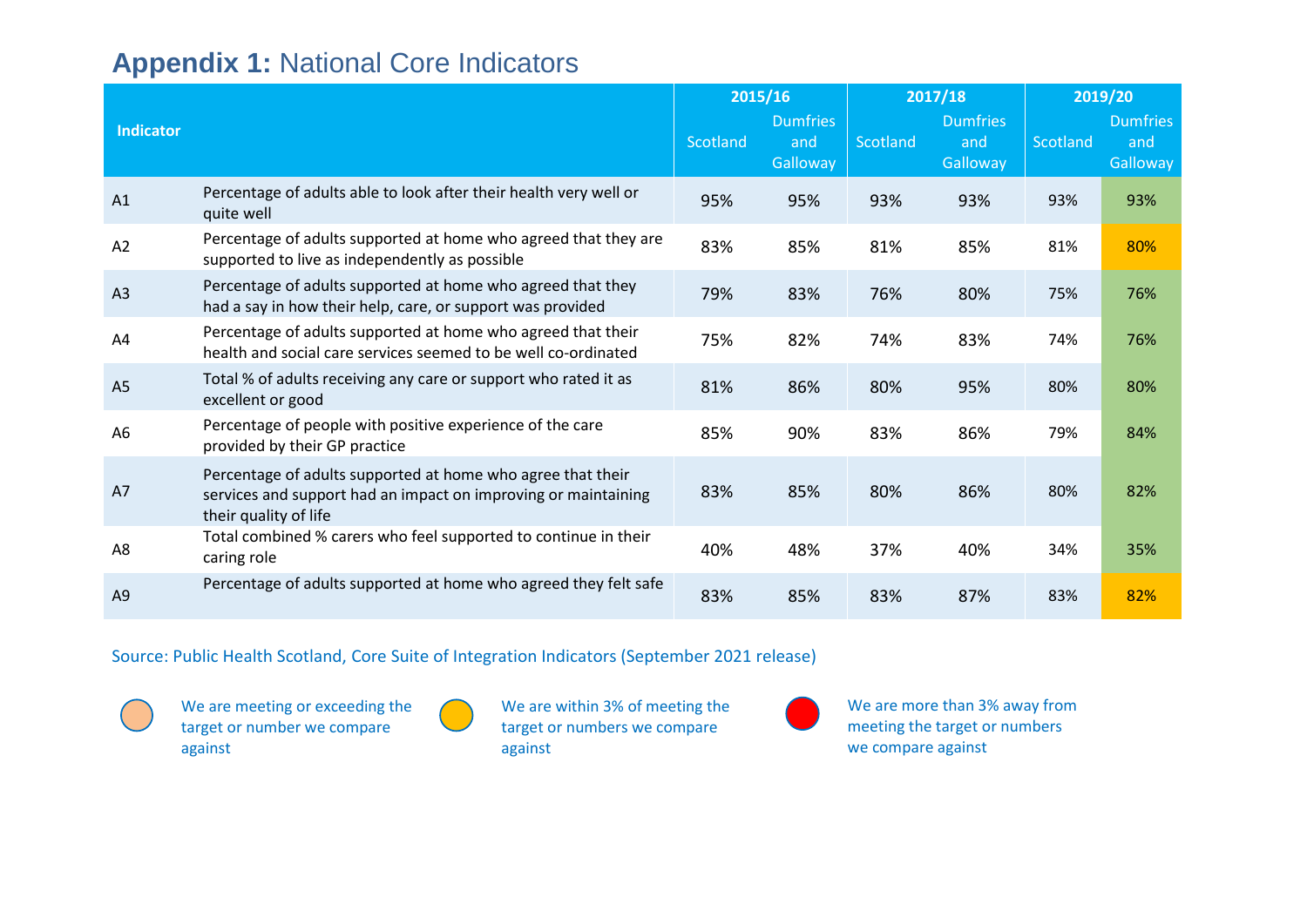|                  |                                                                                                                               |                | Year 1<br>Year <sub>2</sub><br>Year <sub>3</sub><br>Year 4 |                                    |                       | Year 5                   |                                    |                       |                          |                                    |                       |                          |                                    |                       |                          |                                    |
|------------------|-------------------------------------------------------------------------------------------------------------------------------|----------------|------------------------------------------------------------|------------------------------------|-----------------------|--------------------------|------------------------------------|-----------------------|--------------------------|------------------------------------|-----------------------|--------------------------|------------------------------------|-----------------------|--------------------------|------------------------------------|
| <b>Indicator</b> |                                                                                                                               | Time<br>Period | Scotland                                                   | <b>Dumfries</b><br>and<br>Galloway | <b>Time</b><br>Period | <b>Scotland</b>          | <b>Dumfries</b><br>and<br>Galloway | <b>Time</b><br>Period | Scotland                 | <b>Dumfries</b><br>and<br>Galloway | <b>Time</b><br>Period | Scotland                 | <b>Dumfries</b><br>and<br>Galloway | <b>Time</b><br>Period | Scotland                 | <b>Dumfries</b><br>and<br>Galloway |
| A10              | Percentage of staff who say they<br>would recommend their workplace<br>as a good place to work                                |                | <b>Under Development</b>                                   |                                    |                       | <b>Under Development</b> |                                    |                       | <b>Under Development</b> |                                    |                       | <b>Under Development</b> |                                    |                       | <b>Under Development</b> |                                    |
| A11              | Premature mortality rate per<br>100,000 persons                                                                               | 2016           | 440                                                        | 388                                | 2017                  | 425                      | 381                                | 2018                  | 432                      | 378                                | 2019                  | 426                      | 389                                | 2020                  | 457                      | 392                                |
| A12              | Emergency admission rate (per<br>100,000 population) - Adults                                                                 | 2016/17        | 12,229                                                     |                                    | 12,608 2017/18        | 12,210                   | 13,075                             | 2018/19               | 12,277                   | 13,180                             | 2019                  | 12,616                   | 13,525                             | 2020                  | 11,111                   | 11,843                             |
| A13              | Emergency bed day rate (per 100,000<br>poulation) - Adults                                                                    | 2016/17        | 125,948                                                    |                                    |                       | 131,850 2017/18 122,388  | 133,818 2018/19                    |                       | 119,656                  | 137,029                            | 2019                  | 118,127                  | 144,489                            | 2020                  | 102,961                  | 118,790                            |
| A14              | Readmission to hospital within 28<br>days (per 1,000 admissions)                                                              | 2016/17        | 101                                                        | 87                                 | 2017/18               | 103                      | 95                                 | 2018/19               | 103                      | 91                                 | 2019                  | 105                      | 94                                 | 2020                  | 115                      | 103                                |
| A15/E5           | Proportion of last 6 months of life<br>spent at home or in a community<br>setting                                             | 2016/17        | 87%                                                        | 88%                                | 2017/18               | 88%                      | 88%                                | 2018/19               | 88%                      | 88%                                | 2019                  | 89%                      | 88%                                | 2020                  | 90%                      | 89%                                |
| A16              | Falls rate per 1,000 population aged<br>$65+$                                                                                 | 2016/17        | 21.4                                                       | 16.6                               | 2017/18               | 22.2                     | 18.7                               | 2018/19               | 22.5                     | 18.1                               | 2019                  | 22.5                     | 19.2                               | 2020                  | 21.7                     | 20.0                               |
| A17              | Proportion of care services graded<br>good (4) or better in Care<br>Inspectorate inspections                                  | 2016/17        | 84%                                                        | 84%                                | 2017/18               | 85%                      | 87%                                | 2018/19               | 82%                      | 81%                                | 2019/20               | 82%                      | 78%                                | 2020/21               | 83%                      | 81%                                |
| A18              | Percentage of adults with intensive<br>care needs receiving care at home                                                      | 2016           | 62%                                                        | 65%                                | 2017                  | 61%                      | 63%                                | 2018                  | 62%                      | 62%                                | 2019                  | 63%                      | 70%                                | 2020                  | 63%                      | 71%                                |
| A19              | Number of days people aged 75 or<br>older spent in hospital when they<br>are ready to be discharged (per 1,000<br>population) | 2016/17        | 841                                                        | 591                                | 2017/18               | 762                      | 554                                | 2018/19               | 793                      | 608                                | 2019/20               | 774                      | 787                                | 2020/21               | 488                      | 262                                |
| A20              | Percentage of health and care<br>resource spent on hospital stays<br>where the patient was admitted in<br>an emergency        | 2016/17        | 23%                                                        | 22%                                | 2017/18               | 24%                      | 24%                                | 2018/19               | 24%                      | 25%                                | 2019                  | 24%                      | 27%                                | 2020                  | 21%                      | 23%                                |
| A21              | Percentage of people admitted to<br>hospital from home during the year,<br>who are discharged to a care home                  |                | Under Development                                          |                                    |                       | Under Development        |                                    |                       | Under Development        |                                    |                       | Under Development        |                                    |                       | Under Development        |                                    |
| A22              | Percentage of people who are<br>discharged from hospital within 72<br>hours of being ready                                    |                | Under Development                                          |                                    |                       | Under Development        |                                    |                       | Under Development        |                                    |                       | Under Development        |                                    |                       | <b>Under Development</b> |                                    |
| A23              | Expenditure on end of life care, cost<br>in last 6 months of life                                                             |                | Under Development                                          |                                    |                       | <b>Under Development</b> |                                    |                       | Under Development        |                                    |                       | <b>Under Development</b> |                                    |                       | <b>Under Development</b> |                                    |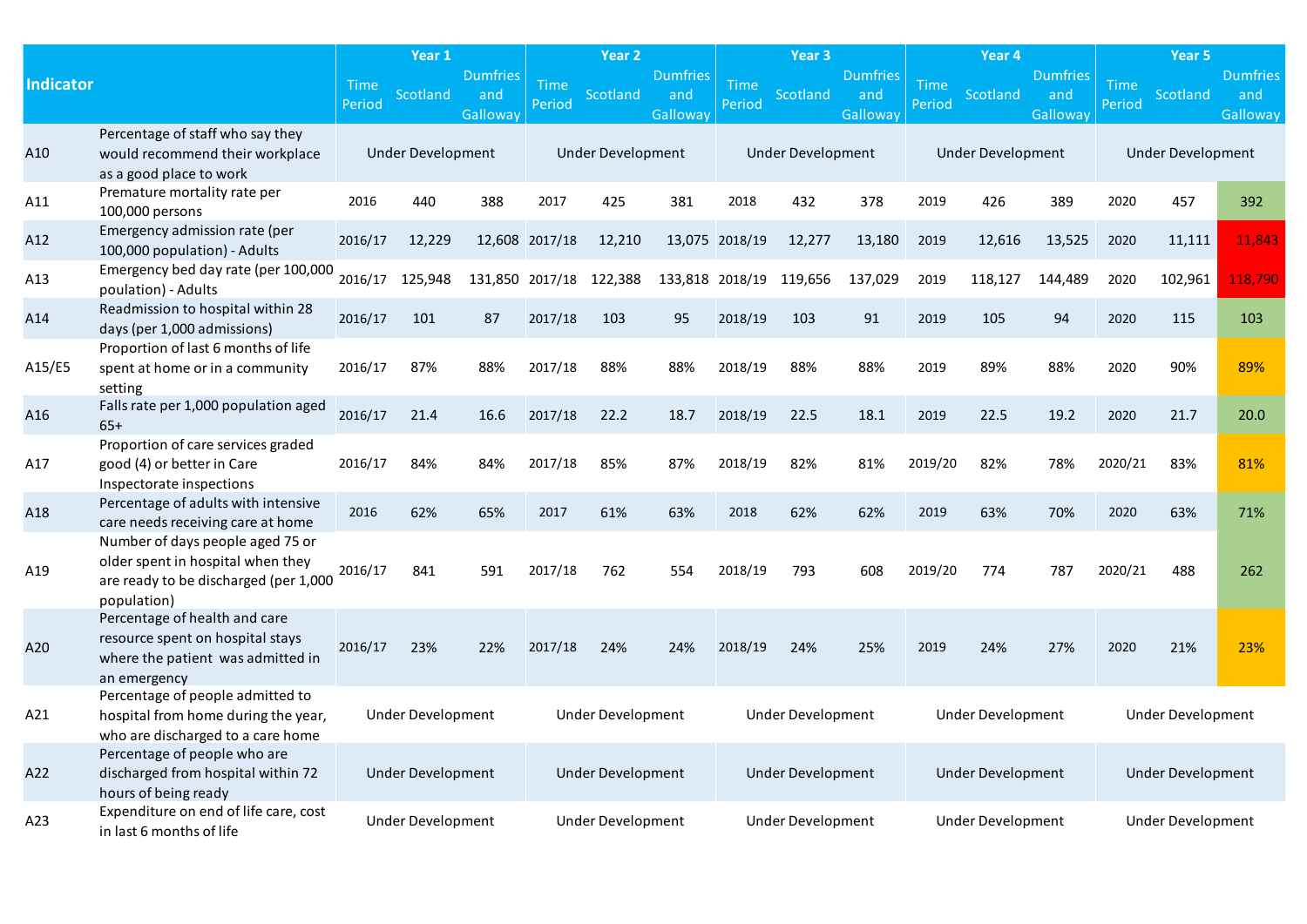# **Appendix 2:** Indicators regularly monitored by the Partnership

|                  |                                                                                                                                                                                 |               |                       | Year 1   |                                    |                       | Year <sub>2</sub> |                                           |                       | Year <sub>3</sub> |                                    |                   | Year 4   |                                    |                   | Year 5   |                                           |
|------------------|---------------------------------------------------------------------------------------------------------------------------------------------------------------------------------|---------------|-----------------------|----------|------------------------------------|-----------------------|-------------------|-------------------------------------------|-----------------------|-------------------|------------------------------------|-------------------|----------|------------------------------------|-------------------|----------|-------------------------------------------|
| <b>Indicator</b> |                                                                                                                                                                                 | <b>Target</b> | <b>Time</b><br>Period | Scotland | <b>Dumfries</b><br>and<br>Galloway | <b>Time</b><br>Period | Scotland          | <b>Dumfries</b><br>and<br><b>Galloway</b> | <b>Time</b><br>Period | Scotland          | <b>Dumfries</b><br>and<br>Galloway | Time<br>Period    | Scotland | <b>Dumfries</b><br>and<br>Galloway | Time<br>Period    | Scotland | <b>Dumfries</b><br>and<br><b>Galloway</b> |
| <b>B1</b>        | <b>Detect Cancer Early</b>                                                                                                                                                      | 33%           | $2015 -$<br>2016      | 25.4%    | 22.4%                              | $2016 -$<br>2017      | 25.3%             | 26.9%                                     | $2017 -$<br>2018      | 25.5%             | 31.7%                              | $2018 -$<br>2019  | 25.6%    | 30.4%                              | $2019 -$<br>2020  | 24.1%    | 26.9%                                     |
| B2.1             | The percentage of all people<br>diagnosed with cancer who<br>begin treatment within 31 days<br>of the decision to treat                                                         | 95%           | Jul - Sep<br>2017     | 95%      | 97%                                | Jul - Sep<br>2018     | 95%               | 95%                                       | Jul - Sep<br>2019     | 96%               | 98%                                | Jul - Sep<br>2020 | 98%      | 100%                               | Jul - Sep<br>2021 | 97%      | 99%                                       |
| B <sub>2.2</sub> | The percentage of people<br>diagnosed with cancer who<br>were referred urgently with a<br>suspicion of cancer who began<br>treatment within 62 days of<br>receipt of referral   | 95%           | Jul - Sep<br>2017     | 87%      | 96%                                | Jul - Sep<br>2018     | 81%               | 86%                                       | Jul - Sep<br>2019     | 83%               | 94%                                | Jul - Sep<br>2020 | 87%      | 98%                                | Jul - Sep<br>2021 | 83%      | 82.6%                                     |
| B <sub>3</sub>   | The number of people newly<br>diagnosed with dementia who<br>have a minimum of 1 years post<br>diagnostic support                                                               |               | 100% 2014/15          | 85%      | 92%                                | 2015/16               | 83%               | 97%                                       | 2016/17               | 76%               | 95%                                | 2017/18           | 73%      | 89%                                | 2018/19           | 75%      | 87.3%                                     |
| <b>B4</b>        | People wait no longer than 12<br>weeks from agreeing treatment<br>with the hospital to receiving<br>treatment as an inpatient or<br>day case (Treatment Time<br>Guarantee (TTG) | 100%          | Jul - Sep<br>2017     | 80%      | 89%                                | Jul - Sep<br>2018     | 74%               | 84%                                       | Jul - Sep<br>2019     | 71%               | 82%                                | Jul - Sep<br>2020 | 56%      | 41%                                | Jul - Sep<br>2021 | 70%      | 88.8%                                     |
| <b>B5</b>        | The percentage of<br>planned/elective patients that<br>start treatment within 18 weeks<br>of referral                                                                           | 90%           | Sept<br>2017          | 82%      | 90%                                | Sept<br>2018          | 82%               | 90%                                       | Sept<br>2019          | 78%               | 86%                                | Sept<br>2020      | 67%      | 60%                                | Sept<br>2021      | 75%      | 76.6%                                     |
| <b>B6</b>        | The percentage of people who<br>wait no longer than 12 weeks<br>from referral to first outpatient<br>appointment                                                                | 95%           | Sept<br>2017          | 70%      | 85%                                | Sept<br>2018          | 70%               | 93%                                       | Sept<br>2019          | 73%               | 90%                                | Sept<br>2020      | 47%      | 59%                                | Sept<br>2021      | 48%      | 46.9%                                     |

<span id="page-21-0"></span>Source: Public Health Scotland



We are within 3% of meeting the target or numbers we compare against

We are more than 3% away from meeting the target or numbers we compare against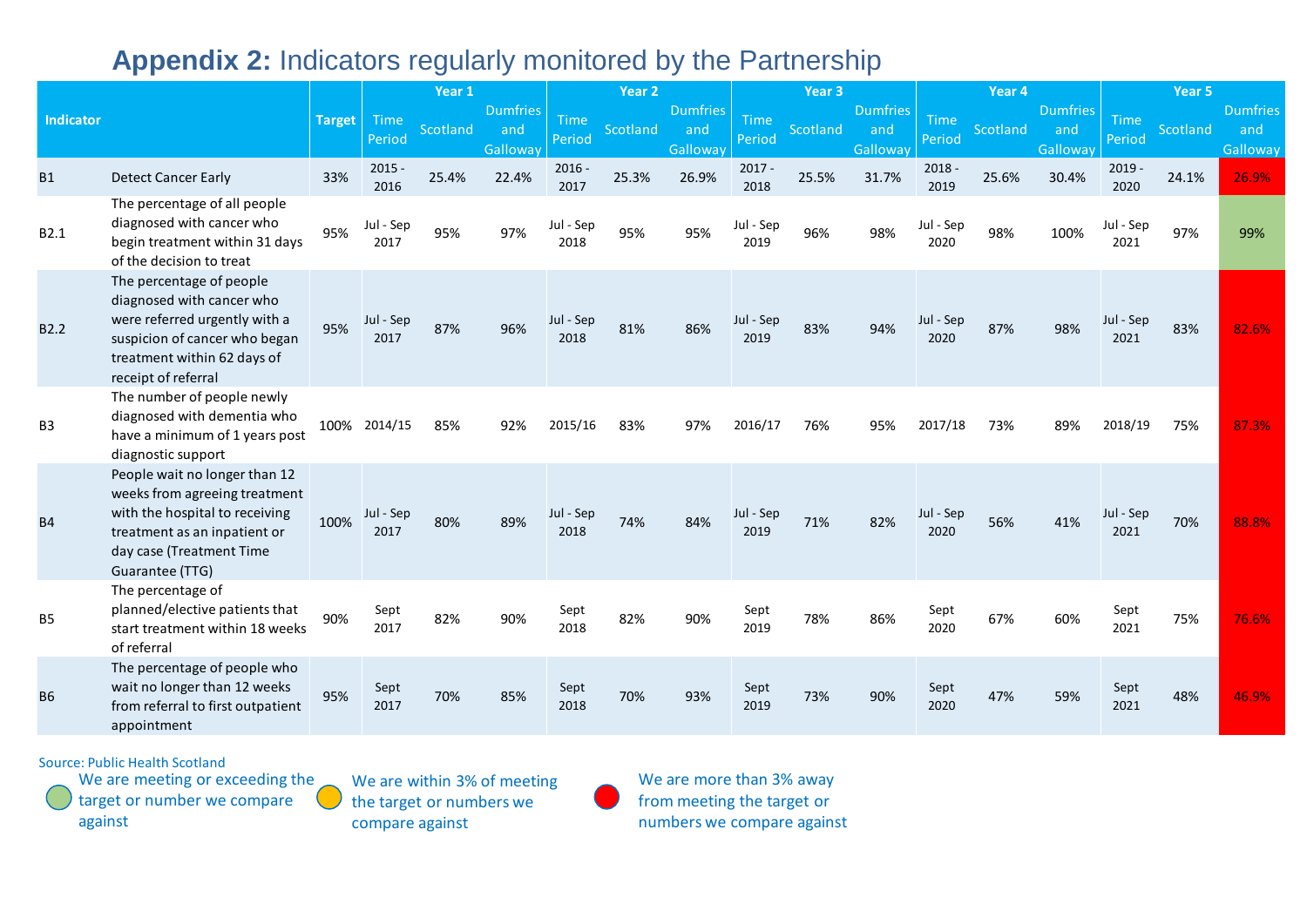|                  |                                                                                                                                                                         |               |                     | Year 1   |                                    |                     | Year <sub>2</sub> |                                    |                       | Year <sub>3</sub> |                                    |                       | Year <sub>4</sub> |                                           |                       | Year 5   |                                    |
|------------------|-------------------------------------------------------------------------------------------------------------------------------------------------------------------------|---------------|---------------------|----------|------------------------------------|---------------------|-------------------|------------------------------------|-----------------------|-------------------|------------------------------------|-----------------------|-------------------|-------------------------------------------|-----------------------|----------|------------------------------------|
| <b>Indicator</b> |                                                                                                                                                                         | <b>Target</b> | Time<br>Period      | Scotland | <b>Dumfries</b><br>and<br>Galloway | Time<br>Period      | Scotland          | <b>Dumfries</b><br>and<br>Galloway | <b>Time</b><br>Period | Scotland          | <b>Dumfries</b><br>and<br>Galloway | <b>Time</b><br>Period | Scotland          | <b>Dumfries</b><br>and<br><b>Galloway</b> | <b>Time</b><br>Period | Scotland | <b>Dumfries</b><br>and<br>Galloway |
| <b>B7</b>        | The percentage of people who<br>waited no longer than 6 weeks<br>for diagnostic tests and<br>investigations                                                             | 100%          | Jul - Sep<br>2017   | 82%      | 99%                                | Jul - Sep<br>2018   | 78%               | 99%                                | Jul - Sep<br>2019     | 82%               | 95%                                | Jul - Sep<br>2020     | 53%               | 82%                                       | Jul - Sep<br>2021     | 58%      | 91%                                |
| B <sub>8</sub>   | The percentage of pregnant<br>women in each Scottish Index<br>of Multiple (SIMD) quintile that<br>are booked for antenatal care<br>by the 12th week of gestation        | 80%           | 2016/17             | 87%      | 86%                                | 2017/18             | 84%               | 85%                                | 2018/19               | 88%               | 86%                                | 2019/20               | 88%               | 85%                                       | 2020/21               | 89%      | 85%                                |
| <b>B9</b>        | The percentage of eligible<br>people who commence IVF<br>treatment within 12 months of<br>referral                                                                      | 100%          | Jul - Sep<br>2017   | 100%     | 100%                               | Jul - Sep<br>2018   | 100%              | 100%                               | Jul - Sep<br>2019     | 100%              | 100%                               | Jul - Sep<br>2020     | 99%               |                                           | Jul - Sep<br>2021     | 100%     | 100%                               |
| <b>B10</b>       | The percentage of young<br>people who start treatment for<br>specialist Child and Adolescent<br><b>Mental Health Services</b><br>(CAMHS) within 18 weeks of<br>referral | 90%           | Jul - Sep<br>2017   | 73%      | 75%                                | Jul - Sep<br>2018   | 76%               | 82%                                | Jul - Sep<br>2019     | 65%               | 94%                                | Jul - Sep<br>2020     | 61%               | 88%                                       | Jul - Sep<br>2021     | 79%      | 33%                                |
| <b>B11</b>       | The percentage of people who<br>start psychological therapy<br>based treatment within 18<br>weeks of referral                                                           | 90%           | Apr-<br>Jun<br>2017 | 72%      | 70%                                | Apr-<br>Jun<br>2018 | 74%               | 72%                                | Apr -<br>Jun<br>2019  | 79%               | 61%                                | Apr -<br>Jun<br>2020  | 74%               | 68%                                       | Apr -<br>Jun<br>2021  | 87%      | 85%                                |
| B12.1            | The rate of Clostridium Difficile<br>infections in healthcare settings                                                                                                  | TBC           | Jul - Sep<br>2017   | 18.7     | 31.4                               | Jul - Sep<br>2018   | 16.9              | 30.2                               | Jul - Sep<br>2019     | 13.7              | 15.2                               | Jul - Sep<br>2020     | 17.4              | 27.2                                      | Jul - Sep<br>2021     | 16.7     | 23.7                               |
| B12.2            | The rate of Clostridium Difficile<br>infections in community<br>settings                                                                                                | <b>TBC</b>    | Jul - Sep<br>2017   | $7.5$    | 10.6                               | Jul - Sep<br>2018   | 6.7               | 8                                  | Jul - Sep<br>2019     | 5.2               | 13.3                               | Jul - Sep<br>2020     | 6.6               | 16.1                                      | Jul - Sep<br>2021     | 6.5      | 5.4                                |
| B13.1            | The rate of Staphylococcus<br>Aureus Bacteraemias<br>(MRSA/MSSA) in healthcare<br>settings                                                                              | TBC           | Jul - Sep<br>2017   | 18.1     | 9.7                                | Jul - Sep<br>2018   | 16.7              | 7                                  | Jul - Sep<br>2019     | 17.5              | 8.7                                | Jul - Sep<br>2020     | 17.2              | 16.3                                      | Jul - Sep<br>2021     | 18.3     | 14.2                               |
| B13.2            | The rate of Staphylococcus<br>Aureus Bacteraemias<br>(MRSA/MSSA) in community<br>settings                                                                               | <b>TBC</b>    | Jul - Sep<br>2017   | 9.3      | $\,8\,$                            | Jul - Sep<br>2018   | 9.6               | 10.7                               | Jul - Sep<br>2019     | 7.4               | 8                                  | Jul - Sep<br>2020     | 10.8              | 8                                         | Jul - Sep<br>2021     | 9.6      | 13.4                               |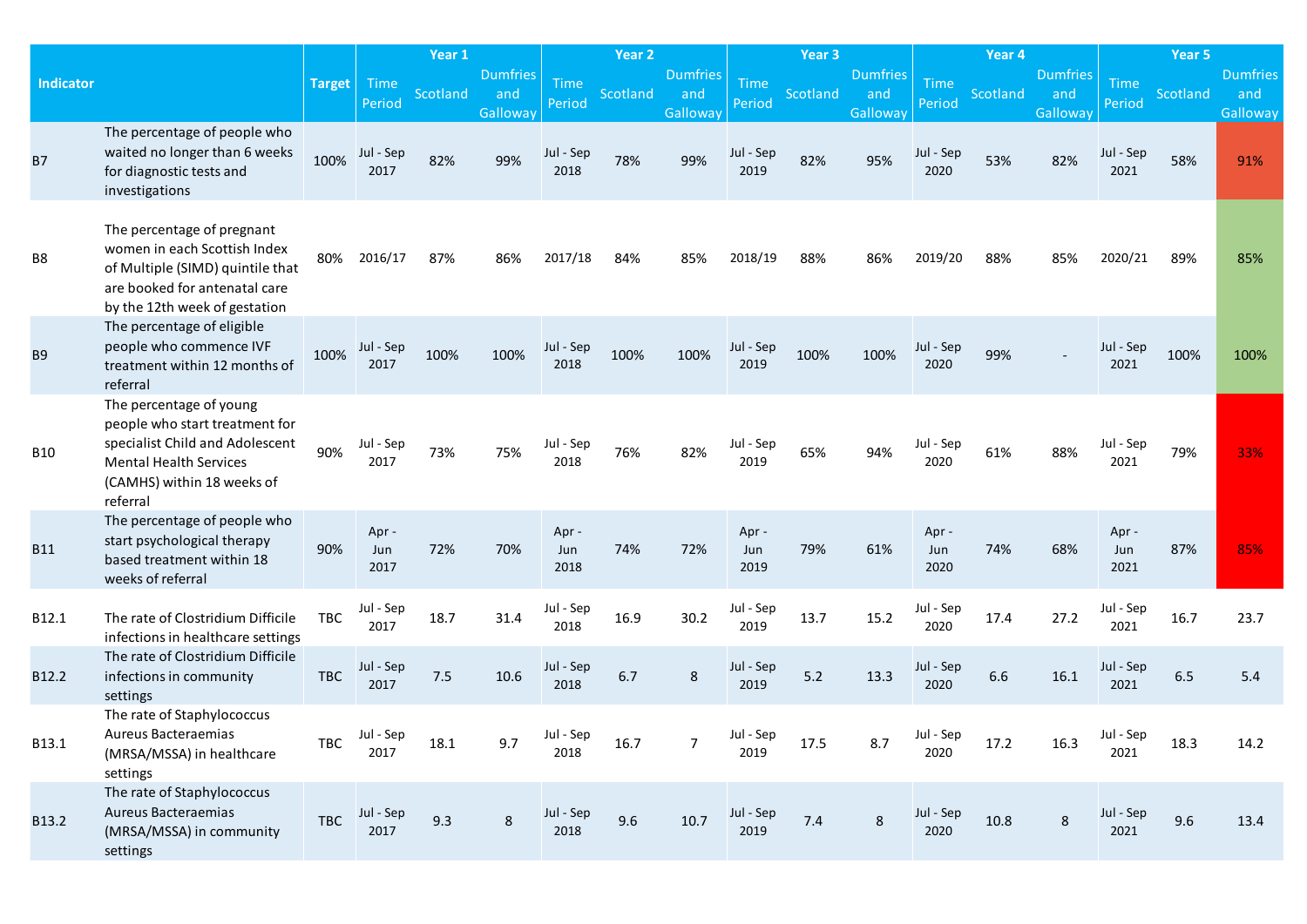|                  |                                                                                                                                                                                                     |               |                      | Year 1             |                                    |                      | Year <sub>2</sub>  |                                           |                       | Year <sub>3</sub>  |                                           |                       | Year <sub>4</sub>  |                                                |                      | Year 5           |                                    |
|------------------|-----------------------------------------------------------------------------------------------------------------------------------------------------------------------------------------------------|---------------|----------------------|--------------------|------------------------------------|----------------------|--------------------|-------------------------------------------|-----------------------|--------------------|-------------------------------------------|-----------------------|--------------------|------------------------------------------------|----------------------|------------------|------------------------------------|
| <b>Indicator</b> |                                                                                                                                                                                                     | <b>Target</b> | Time<br>Period       | Scotland           | <b>Dumfries</b><br>and<br>Galloway | Time<br>Period       | Scotland           | <b>Dumfries</b><br>and<br><b>Galloway</b> | <b>Time</b><br>Period | Scotland           | <b>Dumfries</b><br>and<br><b>Galloway</b> | <b>Time</b><br>Period | Scotland           | <b>Dumfries</b><br>and<br>Gallowa <sup>v</sup> | Time<br>Period       | Scotland         | <b>Dumfries</b><br>and<br>Galloway |
| <b>B14</b>       | The percentage of people who<br>wait no longer than 3 weeks<br>from when a referral is received<br>to when they receive<br>appropriate drug or alcohol<br>treatment that supports their<br>recovery | 90%           | Jan -<br>Mar<br>2017 | 95%                | 97%                                | Jan -<br>Mar<br>2018 | 94%                | 96%                                       | Jan -<br>Mar<br>2019  | 93%                | 95%                                       | Jan -<br>Mar<br>2020  | 94%                | 92%                                            | Jan -<br>Mar<br>2021 | 96%              | 95%                                |
| <b>B15</b>       | Number of alcohol brief<br>interventions delivered in three<br>priority settings (primary care,<br>accident and emergency and<br>antenatal care)                                                    |               | (Target) 2016/17     | 86,560<br>(61,081) | 691<br>(1, 743)                    | 2017/18              | 81,177<br>(61,081) | 1,105<br>(1,743)                          | 2018/19               | 80,575<br>(61,081) | 1,978<br>(1, 743)                         | 2019/20               | 75,616<br>(61,081) | 896<br>(1, 743)                                |                      |                  |                                    |
| <b>B16</b>       | Number of successful smoking<br>quits at 12 weeks amongst<br>people from deprived<br>communities                                                                                                    |               | (Target) 2016/17     | 7,842<br>(9,404)   | 172<br>(230)                       | 2017/18              | 7.632<br>(9,404)   | 165<br>(230)                              | 2018/19               | 7,258<br>(7, 568)  | 200<br>(175)                              | 2019/20               | 6,828<br>(7,026)   | 185<br>(161)                                   | 2020/21              | 5,978<br>(7,026) | 247<br>(161)                       |
| <b>B17</b>       | GP practices provide 48 hour<br>access or advance booking to<br>an appropriate member of the<br>GP team for at least 90 per cent<br>of people                                                       | 90%           | 2015/16              | 84%                | 89%                                | 2017/18              | 93%                | 96%                                       | 2019/20               | 92%                | 95%                                       |                       |                    |                                                |                      |                  |                                    |
| <b>B18</b>       | Sickness absence rate for NHS<br>employees                                                                                                                                                          | 4%            | 2016/17              | 5.2%               | 5.1%                               | 2017/18              | 5.4%               | 4.9%                                      | 2018/19               | 5.4%               | 5.2%                                      | 2019/20               | 5.3%               | 4.8%                                           | 2020/21              | 4.7%             | 4.7%                               |
| <b>B18</b> (add) | Sickness absence rate for adult<br>social work employees                                                                                                                                            |               | Jan-Mar<br>2017      |                    | 8.0%                               | Jan-Mar<br>2018      |                    | 7.8%                                      | Jan-Mar<br>2019       |                    | 7.7%                                      | Jan-Mar<br>2020       |                    | 6.4%                                           | Jan-Mar<br>2021      |                  | 7.0%                               |
| <b>B19</b>       | The percentage of people who<br>wait no longer than 4 hours<br>from arriving in accident and<br>emergency to admission,<br>discharge or transfer for<br>treatment                                   | 95%           | Dec<br>2017          | 85%                | 87%                                | Dec<br>2018          | 90%                | 90%                                       | Dec<br>2019           | 84%                | 86%                                       | Dec<br>2020           | 86%                | 88%                                            | Dec<br>2021          | 76%              | 83%                                |
| <b>B20</b>       | The NHS Board operates within<br>their Revenue Resource Limit<br>(RRL), their Capital Resource<br>Limit (CRL) and meet their Cash<br>Requirement                                                    |               | 100% 2016/17         |                    | 100%                               | 2017/18              |                    | 100%                                      | 2018/19               |                    | 100%                                      | 2019/20               |                    | 100%                                           | 2020/21              |                  | 100%                               |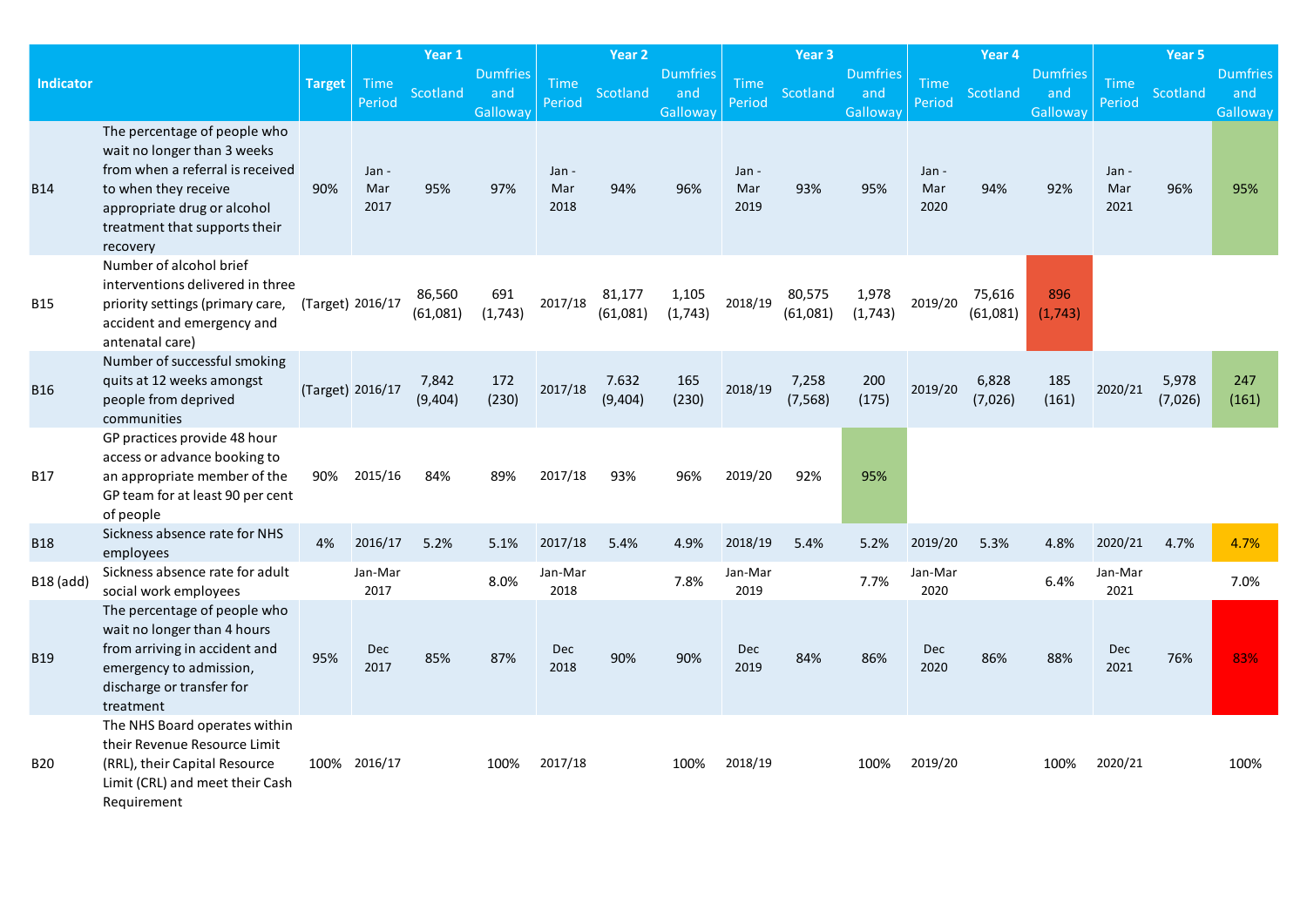|                  |                                                                                                                                 |        | Year 1         |          |                                    | Year <sub>2</sub> |          |                                    | Year 3         |          |                                    | Year 4                |          |                                    | Year 5             |          |                                           |
|------------------|---------------------------------------------------------------------------------------------------------------------------------|--------|----------------|----------|------------------------------------|-------------------|----------|------------------------------------|----------------|----------|------------------------------------|-----------------------|----------|------------------------------------|--------------------|----------|-------------------------------------------|
| <b>Indicator</b> |                                                                                                                                 | Target | Time<br>Period | Scotland | <b>Dumfries</b><br>and<br>Galloway | Time<br>Period    | Scotland | <b>Dumfries</b><br>and<br>Galloway | Time<br>Period | Scotland | <b>Dumfries</b><br>and<br>Galloway | <b>Time</b><br>Period | Scotland | <b>Dumfries</b><br>and<br>Galloway | Time<br>Period     | Scotland | <b>Dumfries</b><br>and<br><b>Galloway</b> |
| C <sub>1</sub>   | Adults accessing telecare as a<br>percentage of the total number<br>of adults supported to live at<br>home                      | 73%    | Dec<br>2017    |          | 69%                                | Dec<br>2018       |          | 73%                                | Dec<br>2019    |          | 73%                                | Dec<br>2020           |          | 76%                                | Dec<br>2021        |          | 76%                                       |
| C <sub>2</sub>   | The number of adults accessing<br>Self Directed Support (SDS)<br>Option 1                                                       |        | June<br>2017   |          | 331                                | June<br>2018      |          | 324                                | Dec<br>2019    |          | 347                                | Dec<br>2020           |          | 373                                | Dec<br>2021        |          | 447                                       |
| C <sub>3</sub>   | The number of adults accessing<br>Self Directed Support (SDS)<br>Option 2                                                       |        |                |          |                                    |                   |          |                                    | Dec<br>2019    |          | 12                                 | Dec<br>2020           |          | 17                                 | <b>Dec</b><br>2021 |          | 28                                        |
| C <sub>4</sub>   | The number of adults accessing<br>Self Directed Support (SDS)<br>Option 3                                                       |        | June<br>2017   |          | 2,463                              | June<br>2018      |          | 2,425                              | Dec<br>2019    |          | 2,456                              | Dec<br>2020           |          | 2,499                              | Dec<br>2021        |          | 2,045                                     |
| C <sub>5</sub>   | The number of Carers being<br>supported                                                                                         |        |                |          |                                    | 2017/18           |          | 112                                | 2018/19        |          | 173                                | 2019/20               |          | 173                                | 2020/21            |          | 147                                       |
| C <sub>6</sub>   | Proportion of people aged 65<br>and over receiving care at<br>home (via Option 3) with<br>intensive needs (10 hours or<br>more) |        | March<br>2017  |          | 46%                                | March<br>2018     |          | 50%                                | March<br>2019  |          | 46%                                | March<br>2020         |          | 45%                                | March<br>2021      |          | 45%                                       |
| C <sub>7</sub>   | The number of adults under 65<br>receiving personal care at home<br>(via Option 3)                                              |        | March<br>2017  |          | 588                                | March<br>2018     |          | 616                                | March<br>2019  |          | 650                                | March<br>2020         |          | 662                                | March<br>2021      |          | 662                                       |
| C <sub>8</sub>   | Total number of care at home<br>hours provided as a rate per<br>1,000 population aged 65 and<br>over                            |        | March<br>2017  |          | 602                                | March<br>2018     |          | 635                                | March<br>2019  |          | 568                                | March<br>2020         |          | 541                                | March<br>2021      |          | 541                                       |

Source: Public Health Scotland We are meeting or

exceeding the target or number we compare against We are within 3% of meeting the target or numbers we compare against

We are more than 3% away from meeting the target or numbers we compare against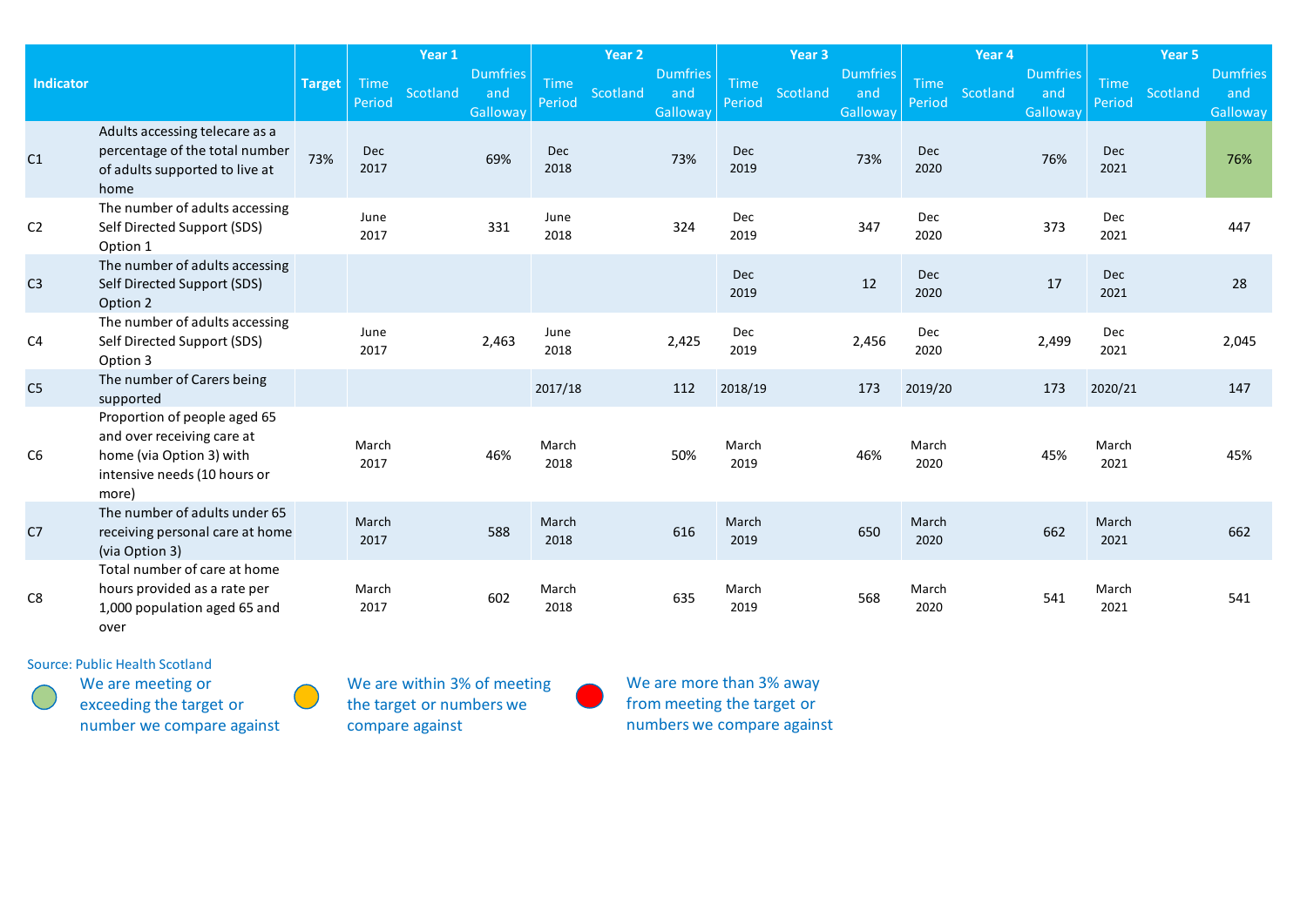|                  |                                                                                                                                                         |               |                 | Year 1                                         |                       | Year 2   |                                    |                    | Year <sub>3</sub> |                                    |                       | Year 4   |                                    |                       | Year 5   |                                    |
|------------------|---------------------------------------------------------------------------------------------------------------------------------------------------------|---------------|-----------------|------------------------------------------------|-----------------------|----------|------------------------------------|--------------------|-------------------|------------------------------------|-----------------------|----------|------------------------------------|-----------------------|----------|------------------------------------|
| <b>Indicator</b> |                                                                                                                                                         | <b>Target</b> | Time<br>Period  | <b>Dumfries</b><br>Scotland<br>and<br>Galloway | <b>Time</b><br>Period | Scotland | <b>Dumfries</b><br>and<br>Galloway | Time<br>Period     | Scotland          | <b>Dumfries</b><br>and<br>Galloway | <b>Time</b><br>Period | Scotland | <b>Dumfries</b><br>and<br>Galloway | <b>Time</b><br>Period | Scotland | <b>Dumfries</b><br>and<br>Galloway |
| C <sub>9</sub>   | Percentage of referrers<br>receiving feedback on actions<br>within 5 days of receipt of<br>referral                                                     | 75%           | Oct-Dec<br>2017 | 66%                                            | Oct-Dec<br>2018       |          | 69%                                | Oct-Dec<br>2019    |                   | 53%                                | Oct-Dec<br>2020       |          | 35%                                | Oct-Dec<br>2021       |          | 12%                                |
| E1.1             | The number of emergency<br>admissions per month for<br>people aged 18 and over                                                                          | (Target)      | March<br>2017   | 1,287                                          | Dec<br>2018           |          | 1,335                              | <b>Dec</b><br>2019 |                   | 1,418                              | Dec<br>2020           |          | 1,287                              | Dec<br>2021           |          | 1,126                              |
| E1.2             | The number of emergency<br>admissions per month for<br>people aged under 18                                                                             | (Target)      | March<br>2017   | 212                                            | Dec<br>2018           |          | 253                                | <b>Dec</b><br>2019 |                   | 287                                | <b>Dec</b><br>2020    |          | 132                                | Dec<br>2021           |          | 213                                |
| E2.1             | The number of unscheduled<br>hospital bed days for acute<br>specialities per month for<br>people aged 18 and over                                       | (Target)      | March<br>2017   | 11,697                                         | Sep<br>2018           |          | 11,053                             | Sep<br>2019        |                   | 11,789                             | Sep<br>2020           |          | 9,699                              | Sep<br>2021           |          | 9,661                              |
| E2.2             | The number of unscheduled<br>hospital bed days for acute<br>specialities per month for<br>people aged under 18                                          | (Target)      | March<br>2017   | 245                                            | Sep<br>2018           |          | 276                                | Sep<br>2019        |                   | 292                                | Sep<br>2020           |          | 236                                | Sep<br>2021           |          | 343                                |
| E3.1             | The number of people<br>attending the emergency<br>department per month aged 18<br>and over                                                             | (Target)      | June<br>2017    | 3,091                                          | Dec<br>2018           |          | 2,943                              | Dec<br>2019        |                   | 3,145                              | Dec<br>2020           |          | 2,176                              | Dec<br>2021           |          | 2,415                              |
| E3.2             | The number of people<br>attending the emergency<br>department per month aged<br>under 18                                                                | (Target)      | June<br>2017    | 849                                            | Dec<br>2018           |          | 781                                | <b>Dec</b><br>2019 |                   | 932                                | Dec<br>2020           |          | 380                                | Dec<br>2021           |          | 586                                |
| E4               | The number of bed days<br>occupied by all people<br>experiencing a delay in their<br>discharge from hospital, per<br>month, people aged 18 and<br>older | (Target)      | June<br>2017    | 749                                            | Dec<br>2018           |          | 1,598                              | Dec<br>2019        |                   | 1,504                              | Dec<br>2020           |          | 1,083                              | Dec<br>2021           |          | 1,986                              |
| E <sub>6</sub>   | The number of person-years<br>spent in institutional settings                                                                                           |               | 1,570 2015/16   | 1,592                                          | 2016/17               |          | 1,585                              | 2017/18            |                   | 1,589                              | 2018/19               |          | 1,591                              | 2019/20               |          | 1,610                              |
|                  |                                                                                                                                                         |               |                 |                                                |                       |          |                                    |                    |                   |                                    |                       |          |                                    |                       |          |                                    |